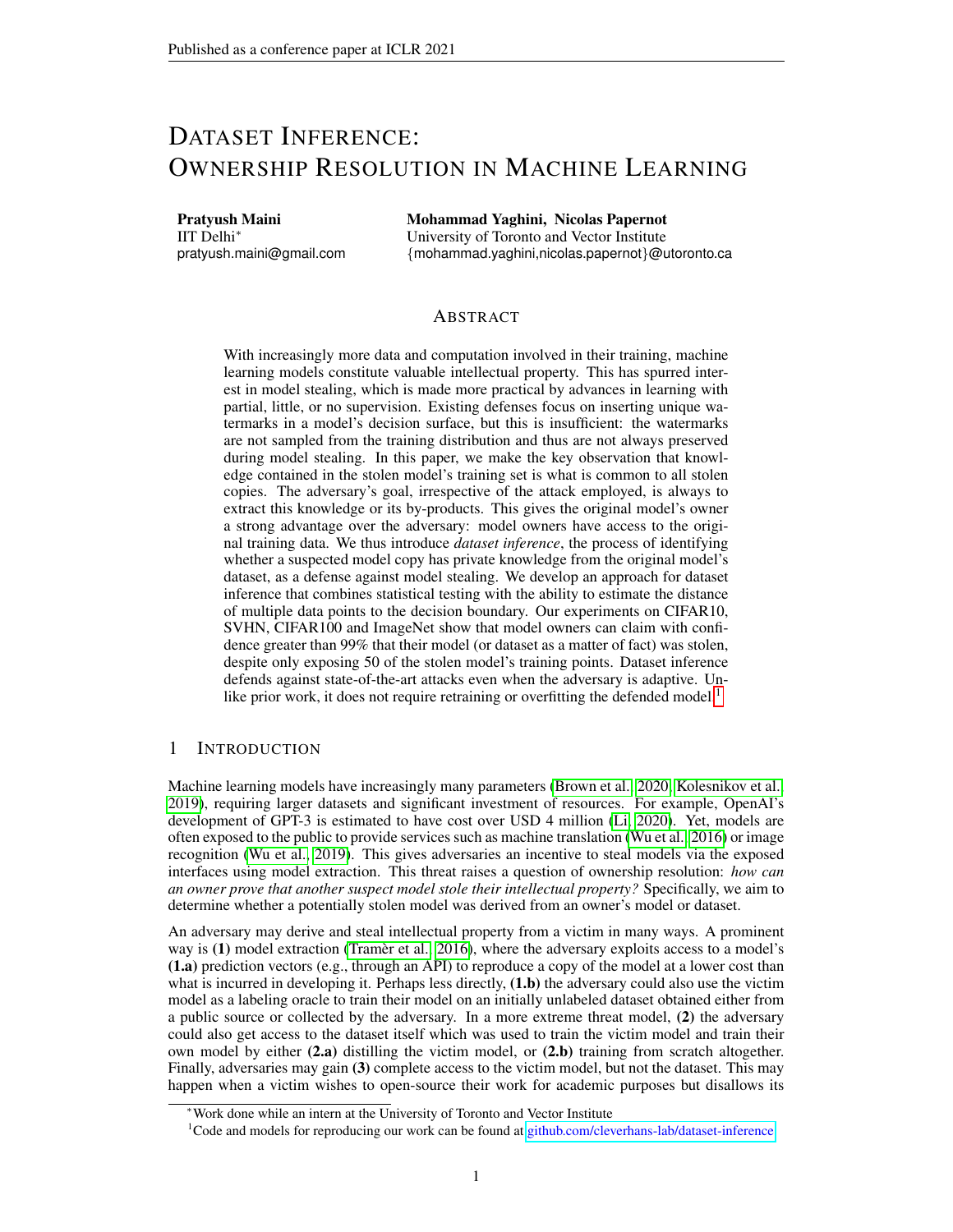commercialization, or simply via insider-access. The adversary may (3.a) fine-tune over the victim model, or  $(3.b)$  use the victim for data-free distillation [\(Fang et al., 2019\)](#page-9-2).

Preventing all forms of model stealing is impossible without decreasing model accuracy for legitimate users: model extraction adversaries can obfuscate malicious queries as legitimate ones from the expected distribution. Most prior efforts thus focus on watermarking models before deployment. Rather than preventing model stealing, they aim to detect theft by allowing the victim to claim ownership by verifying that a suspect model responds with the expected outputs on watermarked inputs. This strategy not only requires re-training and decreases model accuracy, it can also be vulnerable to adaptive attacks that lessen the impact of watermarks on the decision surface during extraction. Thus, recent work that has managed to prevail [\(Yang et al., 2019\)](#page-11-3) despite distillation [\(Hinton et al.,](#page-9-3) [2015\)](#page-9-3) or extraction [\(Jia et al., 2020\)](#page-9-4), has suffered a trade-off in model performance.

In our work, we make the key observation that all stolen models necessarily contain direct or indirect information from the victim model's training set. This holds regardless of how the adversary gained access to the stolen model. This leads us to propose a fundamentally different defense strategy: we identify stolen models because they possess knowledge contained in the private training set of the victim. Indeed, a successful model extraction attack will distill the victim's knowledge of its training data into the stolen copy. Hence, we propose to identify stolen copies by showing that they were trained (at least partially and indirectly) on the same dataset as the victim.

We call this process *dataset inference* (DI). In particular, we find that stolen models are more confident about points in the victim model's training set than on a random point drawn from the task distribution. The more an adversary interacts with the victim model to steal it, the easier it will be to claim ownership by distinguishing the stolen model's behavior on the victim model's training set. We distinguish a model's behavior on its training data from other subsets of data by measuring the 'prediction certainty' of any data point: the margin of a given data point to neighbouring classes.

At its core, DI builds on the premise of input memorization, albeit weak. One might think that DI succeeds only for models trained on small datasets when overfitting is likely. Surprisingly, in practice, we find that even models trained on ImageNet end up memorizing training data in some form.

Among related work discussed in  $\S$  [2,](#page-2-0) distinguishing a classifier's behavior on examples from its train and test sets is closest to membership inference [\(Shokri et al., 2017\)](#page-10-1). Membership inference (MI) is an attack predicting whether *individual* examples were used to train a model or not. *Dataset inference* flips this situation and exploits information asymmetry: the potential victim of model theft is now the one testing for membership and naturally has access to the training data. Whereas MI typically requires a large train-test gap because such a setting allows a greater distinction between *individual* points in and out the training set [\(Yeom et al., 2018;](#page-11-4) [Choo et al., 2020\)](#page-9-5), dataset inference succeeds even when the defender has slightly better than random chance of guessing membership correctly; because the victim aggregates the result of DI over multiple points from the training set.

In summary, our contributions are:

- We introduce *dataset inference* as a general framework for ownership resolution in machine learning. Our key observation is that knowledge of the training set leads to information asymmetry which advantages legitimate model owners when resolving ownership.
- We theoretically show on a linear model that the success of MI decreases with the size of the training set (as overfitting decreases), whereas DI is independent of the same. Despite the failure of MI on a binary classification task, DI still succeeds with high probability.
- We propose two different methods to characterize training vs. test behavior: targeted adversarial attacks in the white-box setting, and a novel 'Blind Walk' method for the black-box label-only setting. We then create a concise embedding of each data point that is fed to a confidence regressor to distinguish between points inside and outside a model's training set. Hypothesis testing then returns the final ownership claim.
- Unlike prior efforts, our method not only helps defend ML services against model extraction attacks, but also in extreme scenarios such as complete theft of the victim's model or training data. In § [7,](#page-7-0) we also introduce and evaluate our approach against adaptive attacks.
- We evaluate our method on the CIFAR10, SVHN, CIFAR100 and ImageNet datasets and obtain greater than 99% confidence in detecting model or data theft via the threat models studied in this work, by exposing as low as 50 *random* samples from our private dataset.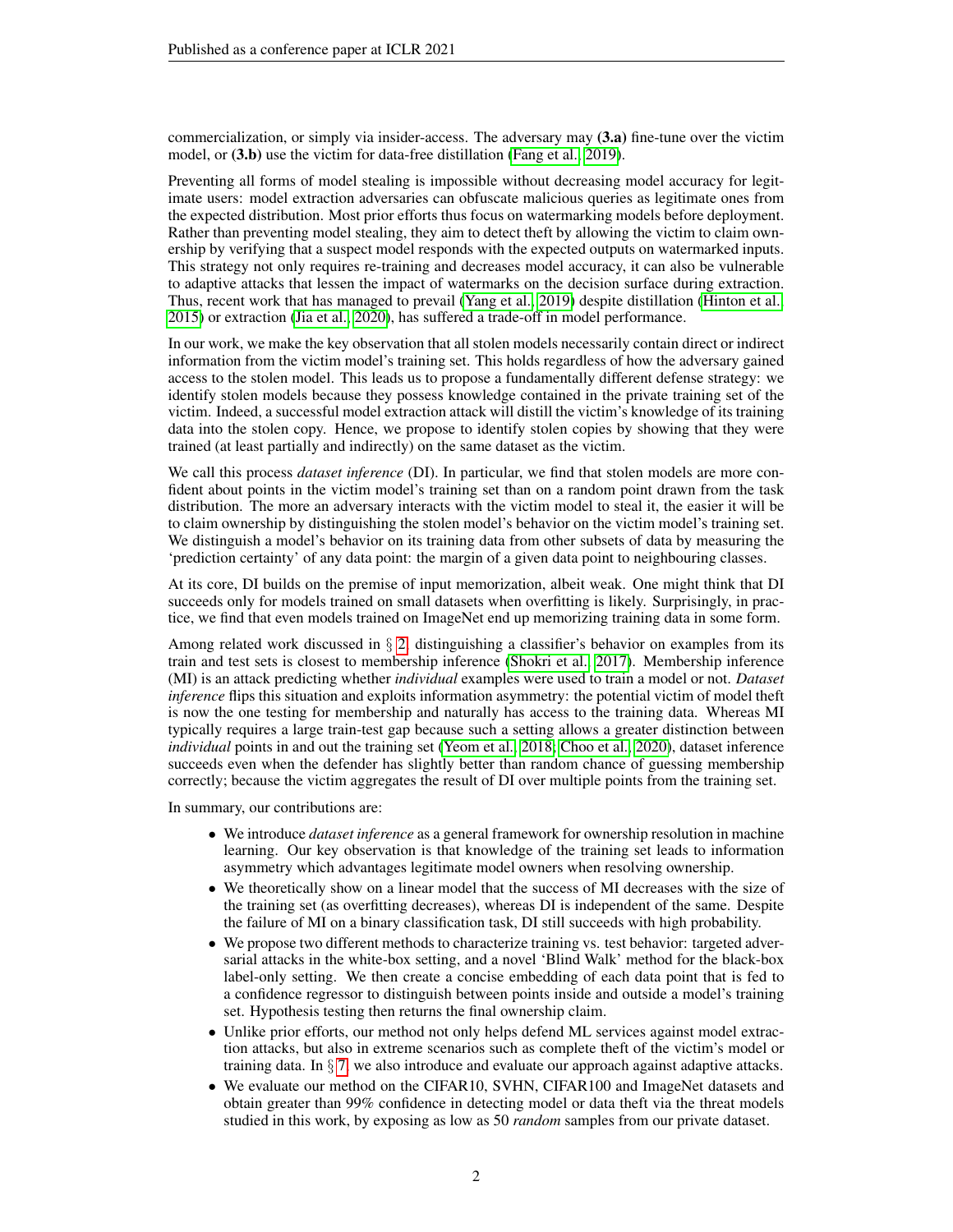We remark that dataset inference applies beyond intellectual property issues. For example, Song  $\&$ [Shmatikov](#page-10-2) [\(2019\)](#page-10-2) showed that models trained for gender classification also learn features predictive of ethnicity. This raises ethical concerns, and dataset inference could assess whether a sensitive dataset was used by a model developer for different purposes than stated at data collection time.

# <span id="page-2-0"></span>2 RELATED WORK

Model Extraction. Model extraction [\(Tramer et al., 2016;](#page-11-2) [Jagielski et al., 2020;](#page-9-6) [Truong et al.,](#page-11-5) [2021\)](#page-11-5) is the process where an adversary tries to steal a copy of a machine learning model, that may have been remotely deployed (such as over a prediction API). Depending on the level of access provided by the prediction APIs, model extraction may be performed by only using the labels [\(Chan](#page-9-7)[drasekaran et al., 2019;](#page-9-7) [Correia-Silva et al., 2018\)](#page-9-8) or the entire prediction logits of the deployed service [\(Orekondy et al., 2018\)](#page-10-3). Model extraction has seen a cycle of attacks and defenses. Once an adversary has knowledge of the defense strategy adopted by the victim, they adaptively modify the attack to circumvent that defense (see watermarking). Model extraction can also be a reconnaissance step used to prepare for further attacks, e.g., finding adversarial examples [\(Papernot et al.,](#page-10-4) [2017;](#page-10-4) [Shumailov et al., 2020\)](#page-10-5).

Watermarking. Since [Uchida et al.](#page-11-6) [\(2017\)](#page-11-6) embedded watermarks into neural networks and [Adi](#page-9-9) [et al.](#page-9-9) [\(2018\)](#page-9-9) used them as signatures to claim possession, watermarks have been widely adopted as a way to resolve ownership claims. The underlying idea is to manipulate the model to learn information other than that from the true data distribution, and use this knowledge for verification afterwards. This strategy not only requires new training procedures and decreases the model's accuracy [\(Jia et al., 2020\)](#page-9-4), but is also vulnerable to adaptive attacks that lessen the impact of watermarks on the model's decision surface during extraction [\(Liu et al., 2018;](#page-10-6) [Chen et al., 2019;](#page-9-10) [Wang et al.,](#page-11-7) [2019;](#page-11-7) [Shafieinejad et al., 2019\)](#page-10-7).

Membership Inference. [Shokri et al.](#page-10-1) [\(2017\)](#page-10-1) train a number of *shadow* classifiers on confidence scores produced by the target model with labels indicating whether samples came from the training or testing set. MI attacks are shown to work in white- [\(Leino & Fredrikson, 2020;](#page-10-8) [Sablayrolles et al.,](#page-10-9) [2019\)](#page-10-9) as well as black-box scenarios against various target models including generative models [\(Hayes et al., 2019\)](#page-9-11). [Yeom et al.](#page-11-4) [\(2018\)](#page-11-4) explore overfitting as the root cause of MI vulnerability. [Choo et al.](#page-9-5) [\(2020\)](#page-9-5) show that MI can succeed even in scenarios when the victim only provides labels.

Out of Distribution Detection. [Liang et al.](#page-10-10) [\(2017\)](#page-10-10) and [Lee et al.](#page-10-11) [\(2018\)](#page-10-11) measure model performance on modifying an input to find if a sample is in or out-of-distribution. The premise is that in-distribution samples are easier to manipulate, whereas out-of-distribution samples require more work. In contrast, our work solves a much more challenging problem: the dataset distribution may be the same, but can we still identify which of the datasets was used for training?

# 3 THREAT MODEL AND DEFINITION OF DATASET INFERENCE

Consider a victim V who trains a model  $f_{\mathcal{V}}$  on their private data  $S_{\mathcal{V}} \subseteq \mathcal{K}_{\mathcal{V}}$ , where  $\mathcal{K}_{\mathcal{V}}$  represents the private knowledge of V. While  $K<sub>V</sub>$  is an abstract concept that can not be concretely defined, the private dataset  $S_{\mathcal{V}}$  represents a definite part of the victim's knowledge that can be formalized. An adversary  $A_*$  may gain access to a subset of  $K_V$  and use it to train its own model  $f_{A_*}$ . V suspects theft, and would like to prove that  $f_{A_*}$  is indeed a copy of  $f_{\mathcal{V}}$ . Hence,  $\mathcal{V}$  employs *dataset inference* on  $f_{A_*}$  to determine if a subset of their private knowledge  $K \subseteq K_V$  was used to train  $f_{A_*}$ . We formally define the victim and their dataset inference experiment below.

<span id="page-2-1"></span>**Definition 1 (Dataset Inferring Victim**  $V(f, \alpha, m)$ ) Let  $V : \mathcal{F} \times [0, 1] \times \mathbb{N} \rightarrow \{1, \emptyset\}$  be a victim *with private access to*  $S_{\mathcal{V}} \subseteq \mathcal{K}_{\mathcal{V}}$ *, where* F *represents the set of all classifiers trained on samples from a data distribution* D. Given classifier f, V can reveal at most m samples from  $S_V$  to either *conclusively prove that a subset of their private knowledge*  $K \subset K_{\mathcal{V}}$  *has been used in the training of* f with a Type-I error (FPR)  $< \alpha$ , or return an inconclusive result  $\emptyset$ *.* 

**Definition 2 (Dataset Inference Experiment**  $Exp^{DI}(\mathcal{V}, m, \alpha, S_{\mathcal{V}}, \mathcal{D}))$  Let F be as in Definition *[1,](#page-2-1)* and assume  $\mathcal{F}_{\mathcal{V}}$  *to be the set of all classifiers trained on the victim's private dataset*  $S_{\mathcal{V}} \sim \mathcal{D}$ *, and* m *a natural number. The dataset inference experiment follows:*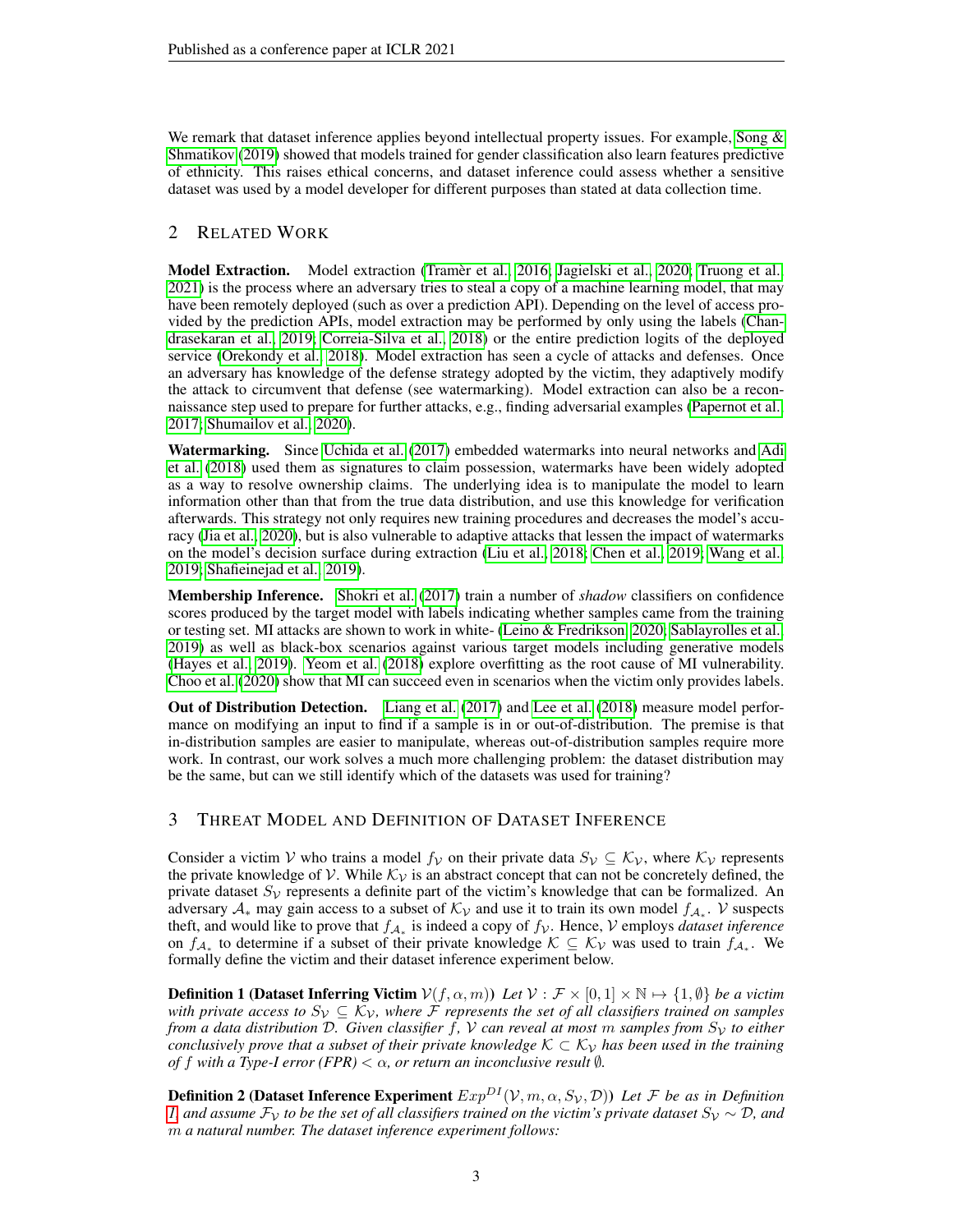*1. Choose*  $b \leftarrow \{0, 1\}$  *uniformly at random. 2.*  $f_{\mathcal{A}_*} = f \sim \mathcal{F}_{\mathcal{V}}$  *if*  $b = 1$ *; else*  $f_{\mathcal{A}_*} = f \sim \mathcal{F}$ 3.  $Exp^{DI}(\mathcal{V}, m, \alpha, S_{\mathcal{V}}, \mathcal{D}) = \begin{cases} 1 & \text{if } \mathcal{V}(f_{\mathcal{A}_{*}}, \alpha, m) = 1 \text{ and } b = 1 \\ 0 & \text{otherwise.} \end{cases}$ 0 otherwise

## <span id="page-3-0"></span>4 THEORETICAL MOTIVATION

*Dataset Inference* (DI) aims to leverage the disparity in the response of an ML model to inputs that it saw during training time, versus those that it did not. We call this response 'prediction margin'. In  $\S$  [4,](#page-3-0) we introduce our theoretical framework. In  $\S$  [4.1,](#page-3-1) we quantify the difference in the expected response of a model to any point in the training and test set. Finally, in § [4.2](#page-3-2) we describe how DI succeeds with high probability in this setting, while membership inference (MI) fails.

**Setup.** Consider a data distribution D, such that any input-label pair  $(x, y)$  can be described as:

<span id="page-3-3"></span>
$$
y \sim \{-1, +1\}; \quad \mathbf{x_1} = y \cdot \mathbf{u} \in \mathbb{R}^K, \quad \mathbf{x_2} \sim \mathcal{N}(0, \sigma^2 I) \in \mathbb{R}^D
$$
 (1)

where  $\mathbf{x} = (\mathbf{x_1}, \mathbf{x_2}) \in \mathbb{R}^{K+D}$  and  $\mathbf{u} \in \mathbb{R}^K$  is a fixed vector. Observe that the last D dimensions of x represent Gaussian noise (with var.  $\sigma^2$ ) having no correlation to the correct label. However, the first K dimensions are sufficient to separate inputs from classes  $\{-1, +1\}$  [\(Nagarajan & Kolter, 2019\)](#page-10-12).  $S \sim \mathcal{D}$ , s.t.  $|S| = m$  represents the private training set of a model with m distinct training examples.

Architecture. We consider the scenario of classifying the input distribution using a linear classifier, f, with weights  $w = (w_1, w_2)$ , such that for any input  $x: f(x) = w_1 \cdot x_1 + w_2 \cdot x_2$ . And the final classification decision is  $sgn(f(\mathbf{x}))$ . While we only discuss the case of a linear network in this analysis, the success of DI only increases with the number of parameters in a machine learning model, as is the case for MI [\(Yeom et al., 2018\)](#page-11-4). This, in effect makes the following analysis a stronger result to prove. Prior works have also argued how over-parametrized deep learning networks memorize training points [\(Zhang et al., 2016;](#page-11-8) [Feldman, 2019\)](#page-9-12). At its core, DI builds on the premise of (weak) input memorization. Results on DNNs are discussed in  $\S$  [7.](#page-7-0)

#### <span id="page-3-1"></span>4.1 PREDICTION MARGIN

In our work, we use 'prediction margin' to imply the confidence of a machine learning model of its prediction. In other words, we try to capture the robustness of a model's prediction under uncertainty, which is equivalent to viewing the local landscape of a machine learning model. For the purpose of the theoretical analysis, it is convenient to define it as the margin of a data point from the decision boundary  $(y \cdot f(\mathbf{x}))$ . As we scale our method to deep networks in the empirical evaluation, we will describe alternative methods of measuring the 'prediction margin' in multi-class settings.

<span id="page-3-4"></span>**Theorem 1 (Train-Test Margin)** *Given a linear classifier* f *trained to classify inputs*  $(x, y) \in S$ *(training set), the difference in the expected prediction margin for samples in* S *and* D *is given by*  $\mathbb{E}_{(\mathbf{x},y)\sim S}[y \cdot f(\mathbf{x})] - \mathbb{E}_{(\mathbf{x},y)\sim D}[y \cdot f(\mathbf{x})] = D\sigma^2$ , where  $\sigma^2$  is the Gaussian noise variance as in [\(1\)](#page-3-3).

The proof (Appendix [A.2\)](#page-12-0) first calculates the weights of the learned classifier  $f$  by assuming that it is trained using gradient descent with a fixed learning rate, and viewing all training points exactly once. We then analyze the expected margin for data points included in training or not.

#### <span id="page-3-2"></span>4.2 DATASET INFERENCE V/S MEMBERSHIP INFERENCE

We now show how MI fails to distinguish between train and test samples in the same setting. This happens because an adversary has to make a decision about the presence of a *given* data point in the training set by querying a *single* point. However, DI succeeds with high probability in the same setting because it aggregates signal over multiple data points. We note that the statistical differences between the 'prediction margin' of training and test data points in  $\S$  [4.1](#page-3-1) are only known when we calculate an expectation over multiple samples.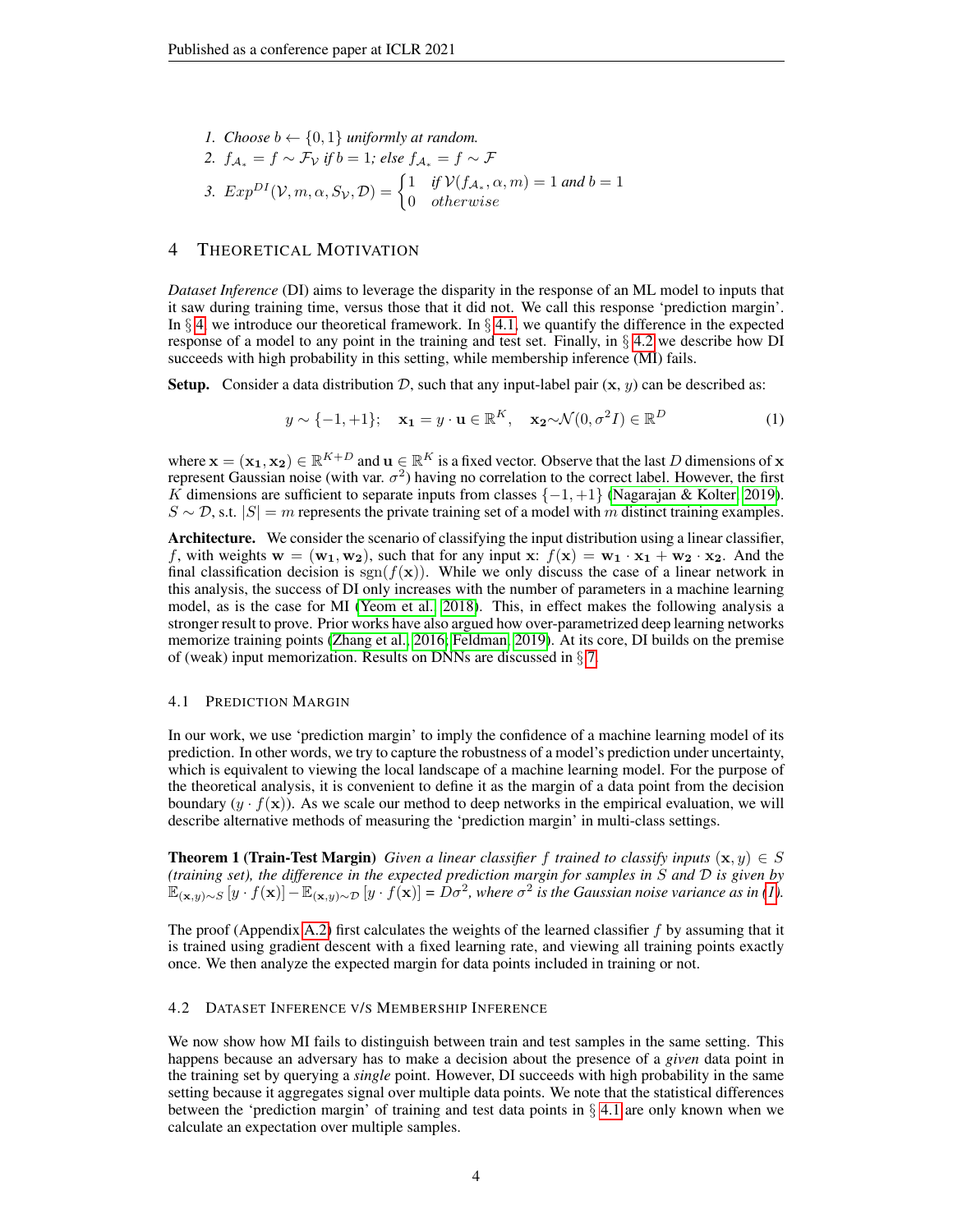Failure of Membership Inference. Consider a membership inferring adversary  $M$  that has no knowledge of the victim's training data S, but has domain knowledge such as the publicly available data distribution D. Define  $\mathcal{M}(\mathbf{x}, f)$  as the adversary's decision function to predict whether x belongs to S. Let  $R$  represent a distribution that uniformly at random samples from either  $S(b = 1)$  or  $\mathcal{D}(b = 0)$ . Then, M makes a membership decision about  $(\mathbf{x}, b) \sim \mathcal{R}$ .  $\Phi$  denotes the Gaussian CDF.

Theorem 2 (Failure of MI) *Given a linear classifier* f *trained on* S*, the probability that an adversary* M *correctly predicts the membership of inputs randomly belonging to the training or test set,*  $\mathbb{P}_{\mathbf{x} \sim \mathcal{R}} \left[ \mathcal{M}(\mathbf{x}, f) = b \right] = 1 - \Phi\left( -\sqrt{\frac{D}{2m}} \right)$ , and decreases with  $|S| = m$ *. Moreover,*  $\lim_{m \to \infty} \mathbb{P}_{\mathbf{x} \sim \mathcal{R}} [\mathcal{M}(\mathbf{x}, f)] = b] = 0.5$ *.* 

<span id="page-4-3"></span><span id="page-4-0"></span>

(b) If  $x$  is not in training set

The theorem suggests that the success of MI when querying a single data point is extremely low. Ass  $m$  increases, the adversary can do no better than a coin flip. This means that the success is directly proportional to overfitting (we present the proof in Appendix [A.3\)](#page-13-0)

Success of Dataset Inference. Take  $V$  to be a dataset inferring victim (Definition [1\)](#page-2-1). Let  $\psi_{\mathcal{V}}(f, S; \mathcal{D})$  be V's decision function for ownership resolution. In the next theorem, we show that the success of DI in practice is high and independent of the training set size. (Proof in Appendix [A.4\)](#page-15-0)

Figure 1: The effect of including  $(x, 'A')$  in the train set. If x is in the train set, the classifier will learn to maximize the decision boundary's distance to  $\mathcal{Y} \setminus \{A\}$ . If x is in the test set, it has no direct impact on the learned landscape.

<span id="page-4-4"></span>**Theorem 3 (Success of DI)** *Choose*  $b \leftarrow \{0, 1\}$  *uniformly at random. Given an adversary's linear classifier* f trained on  $S' \sim \mathcal{D}$ , s.t.  $|S'| = |S|$  if  $b = 0$ , and on S otherwise. The probability v *correctly decides if an adversary stole its knowledge*  $\mathbb{P}[\psi(f, S; \mathcal{D}) = b] = 1 - \Phi\left(-\frac{\sqrt{D}}{2\sqrt{5}}\right)$  $\frac{\sqrt{D}}{2\sqrt{2}}\Big)$  . *Moreover,*  $\lim_{D\to\infty} \mathbb{P}[\psi(f, S; \mathcal{D}) = b] = 1$ .

**Example.** Assume a dataset of training size 50K and input dimensions  $K = 100, D = 900$ (i.e., 100 strongly correlated features which is roughly similar to the MNIST dataset) We have  $\mathbb{P}_{(\mathbf{x},y)\sim S} [\psi(f, \mathbf{S}; \mathcal{D}) = 1] = 1 - 10^{-26} \sim 1.0 \text{ while } \mathbb{P}_{(\mathbf{x},b)\sim \mathcal{R}} [\mathcal{M}(\mathbf{x}, f) = b] = 0.526. \text{ Therefore,}$ in a problem setting where membership inference succeeds only by slightly above random chance, dataset inference succeeds nearly every time.

# 5 DATASET INFERENCE

Dataset Inference is the process of determining whether a victim's private knowledge has been directly or indirectly incorporated in a model trained by an adversary. Our key intuition is that classifiers generally try to maximize the distance of training examples from the model's decision boundaries. This means that any model which has stolen the victim's private knowledge should also position data similar to victim's private training data far from its own decision boundaries. (See Figure [1\)](#page-4-0) When a victim suspects knowledge was stolen from their model, they may measure how the adversary's model responds to their own training data to substantiate their ownership claim.

#### <span id="page-4-2"></span>5.1 EMBEDDING GENERATION

For a model f and data point x, we aim to extract a feature embedding for x that characterizes its 'prediction margin' (or distance from the decision boundaries) w.r.t.  $f$ . The victim  $V$  extracts these embeddings for points  $(x, y) \sim \mathcal{D}$  and labels them as inside  $(b = 1)$  or outside  $(b = 0)$  of their private dataset  $S_v$ .<sup>[2](#page-4-1)</sup> We introduce two methods for generating embeddings based on the level of access the victim may have to the adversary's model.

<span id="page-4-1"></span><sup>&</sup>lt;sup>2</sup>Recall that for our discussion on linear networks in § [4,](#page-3-0) we used a simple metric to compute the 'prediction margin' of a given data point as  $(y \cdot f(\mathbf{x}))$ . However, the same does not apply to deep networks.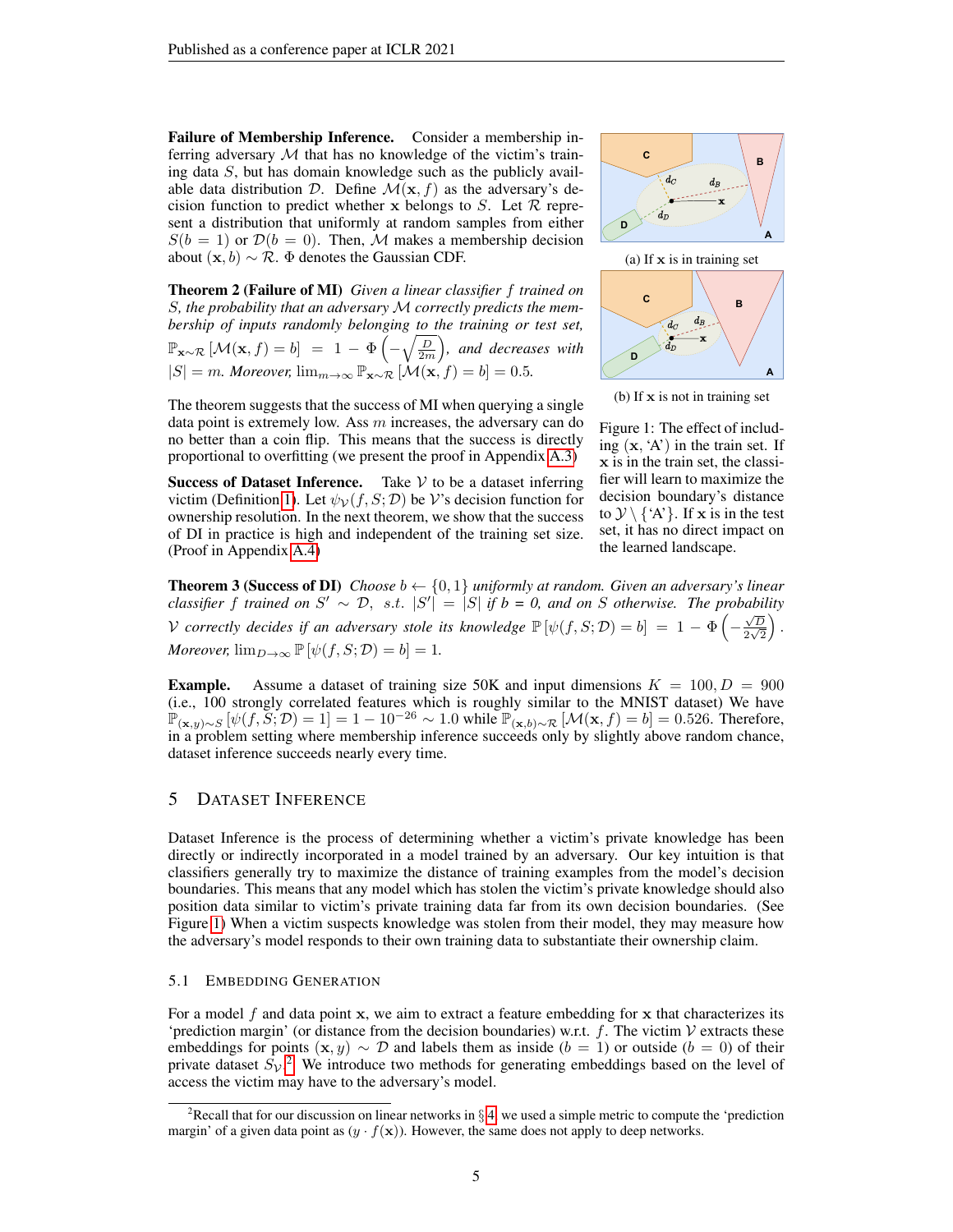White-Box Setting: *MinGD* White-box embedding generation is used when V and  $A_*$  resolve the claim for ownership in the presence of a neutral arbitrator, such as a court. Indeed, [Ku](#page-10-13)[mar et al.](#page-10-13) [\(2020\)](#page-10-13) highlight that such attacks potentially fall under Computer Fraud and Abuse Act in the USA and are prosecutable for 'reverse engineering' the model's 'source code'. Both parties provide access to their models, and then the 'prediction margin' is measured for the suspected adversary's model on the victim's train and test data points. For any data point  $(x, y)$  we evaluate its minimum distance  $\Delta$  to the neighbouring target classes  $t$  by performing gradient descent optimization of the following objective [\(Szegedy et al., 2013\)](#page-11-9): min<sub>δ</sub>  $\Delta(\mathbf{x}, \mathbf{x}+)$ δ) s.t.  $f(\mathbf{x} + \delta) = t$ . The distance metric  $\Delta(\mathbf{x}^{(i)}, \mathbf{x}^{(j)})$  refers to the  $\ell_p$  distance between points  $\mathbf{x}^{(i)}$  and  $\mathbf{x}^{(j)}$  for  $p \in \{1, 2, \infty\}$ , and t is the target label. The distance  $\Delta$  to each target class is a feature in the embedding vector analyzed by the ownership tester from §[5.2.](#page-5-0)

<span id="page-5-1"></span>

Figure 2: Training (dotted) the confidence regressor with embeddings of public and private data, and victim's model  $f_{\mathcal{V}}$ ; Dataset Inference (solid) using m private samples and adversary model  $f_{A_*}$ 

**Black-Box Setting:** *Blind Walk.*  $V$  may want to perform DI on a publicly deployed model f that only allows label query access. This makes them incapable of computing gradients required for *MinGD*. Moreover, querying f would be costly for  $V$ . Therefore, we introduce a new method called *Blind Walk* which estimates the 'prediction margin' of any given data point through its robustness to random noise rather than a gradient search. We sample a random initial direction  $\delta$ . Starting from an input  $(x, y)$ , we take  $k \in \mathbb{N}$  steps in the same direction until  $f(x + k\delta) = t$ ;  $t \neq y$ . Then,  $\Delta(\mathbf{x}, \mathbf{x} + k\delta)$  is used as a proxy for the 'prediction margin' of the model. Thus, the approach only requires label access to  $f$ . We repeat the search over multiple random initial directions to increase the information about the point's robustness, and use each of these distance values as features in the generated embedding. In practice, we find *Blind Walk* to perform better than *MinGD* with the ownership tester from §[5.2.](#page-5-0) We discuss further details justifying these observations in Appendix [C.](#page-17-0)

#### <span id="page-5-0"></span>5.2 OWNERSHIP TESTER

It is important for the victim to resolve ownership claims in as few queries as possible, since each query involves the victim revealing part of their private dataset  $S_{\mathcal{V}}$ . Since claiming ownership would likely lead to legal action, it is paramount that the victim minimizes their false positive rate. We thus test ownership in two phases: a regression model first infers whether the potentially stolen model's predictions on individual examples contain the victim's private knowledge, this is then followed by a hypothesis test which aggregates these results to decide dataset inference. This is another key difference with membership inference efforts: rather than always predicting that a point is from the 'train' or 'test' data, we claim ownership of a model only when we have sufficient confidence. This is done through statistical hypothesis testing, which takes the false positive rate  $\alpha$  as a hyper-parameter, and produces either conclusive positive results with an error of at most  $\alpha$ , or an 'inconclusive' result.

**Confidence Regressor.** As defined in § [5.1,](#page-4-2) we extract distance embeddings w.r.t  $f_V$  for data points in both V's private data  $S_{\mathcal{V}}$  and unseen publicly available data. Using the embeddings and the ground truth membership labels, we train a regression model  $g<sub>V</sub>$ . The goal of  $g<sub>V</sub>$  is to predict a (proxy) measure of confidence that a sample contains  $f_V$ 's private information. For our hypothesis testing, we require that  $g_V$  produce smaller values for samples from  $S_V$ . Complete access to the dataset  $S_V$  allows V to train  $g_V$  accurately, as illustrated via dotted arrows in Figure [2.](#page-5-1)

Hypothesis Testing. This is the step where dataset inference claims are made (solid lines in Fig-ure [2\)](#page-5-1). Using the confidence scores produced by  $q_V$  and the membership labels, we create equalsized sample vectors  $c$  and  $c<sub>V</sub>$  from private training and public data, respectively. We test the null hypothesis  $H_0: \mu < \mu$  where  $\mu = \bar{c}$  and  $\mu$   $\bar{v} = \bar{c}$  are mean confidence scores. The test would either reject  $H_0$  and conclusively rule that  $f_{A_*}$  is 'stolen', or give an inconclusive result.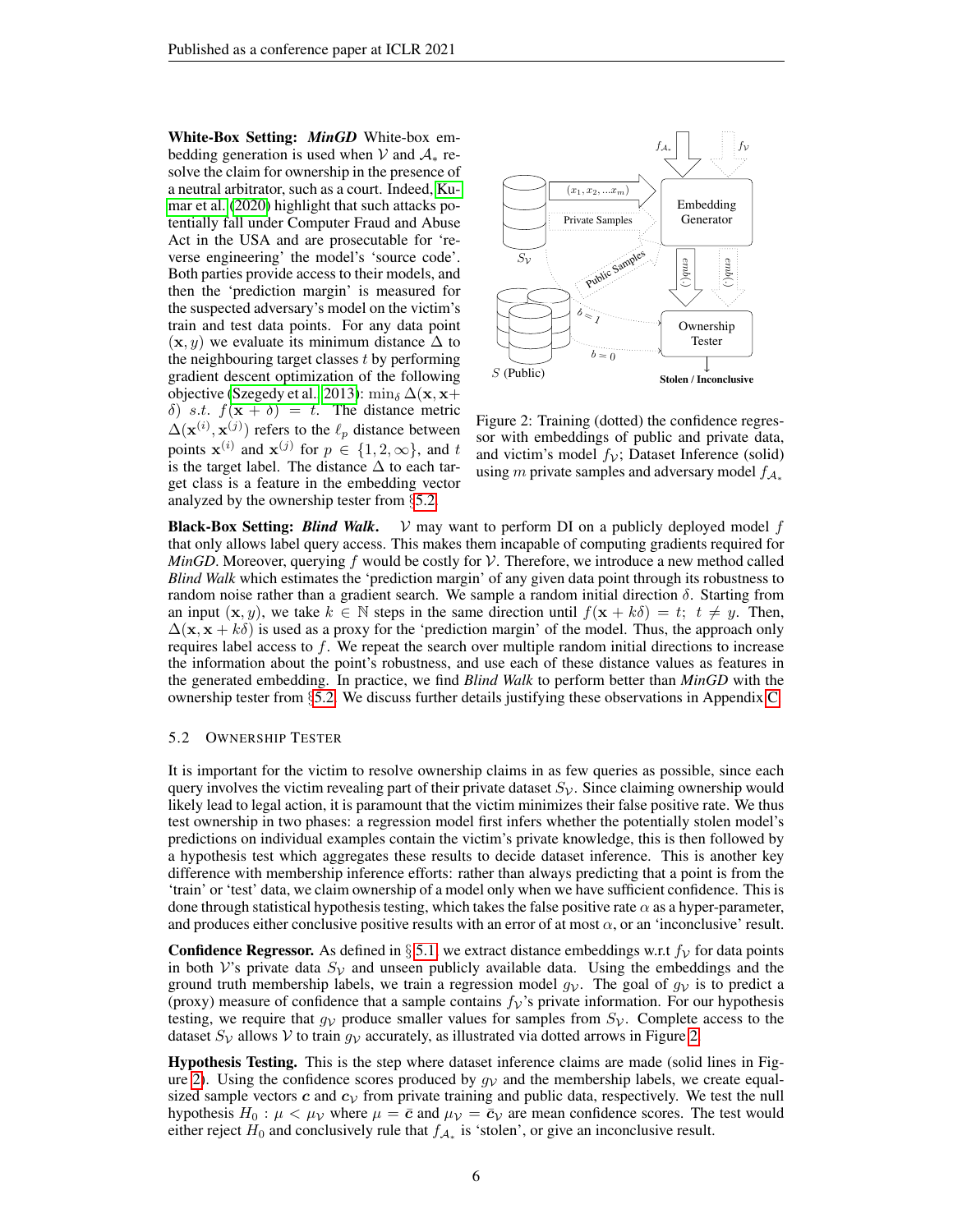# 6 EXPERIMENTAL SETUP AND IMPLEMENTATION OF DATASET INFERENCE

Unlike prior work on membership inference, which evaluates over victim models trained to overfit on small subsets of the original dataset, we train all of our victim models on large common benchmarks.

Datasets. We perform our experiments on the CIFAR10, CIFAR100, SVHN and ImageNet datasets. These remain popular image classification benchmarks, further description about which can be found in Appendix [E.1.](#page-18-0) All details about experiments on SVHN and ImageNet are in Appendix [E.2.](#page-19-0)

Model Architecture. The victim model is a WideResNet [\(Zagoruyko & Komodakis, 2016\)](#page-11-10) with depth 28 and widening factor of 10 (WRN-28-10) for both CIFAR10 and CIFAR-100, and is trained with a dropout rate of 0.3 [\(Srivastava et al., 2014\)](#page-11-11). For the model stealing attacks described in  $\S 6.1$ , we use smaller architectures such as WRN-16-1 on CIFAR10 and WRN-16-10 on CIFAR100.

## <span id="page-6-0"></span>6.1 MODEL STEALING ATTACKS

We consider the strongest model stealing attacks in the literature, and introduce new attacks targeting dataset inference to perform an adaptive evaluation of our defense. The adversary  $A_*$  can gain different levels of access to  $V$ 's private knowledge:

(1)  $A_Q$  has query access to  $f_V$ . We consider model extraction [\(Tramer et al., 2016\)](#page-11-2) based adversaries which may (1.a) have access to the model's prediction vectors (via an API).  $A<sub>O</sub>$  queries  $f<sub>V</sub>$  on a nontask specific dataset, and minimizes the  $KL$  divergence with its predictions. (1.b) Alternately, to further distance its predictions from the victim, the adversary may only use the most confident label from these queries (as pseudo-labels) to train. (2)  $A_M$  has access to the victim's model  $f_V$ . This may happen when  $V$  wishes to open-source their work for academic purposes but does not allow its commercialization, or via insider-access. (2.a)  $\mathcal{A}_M$  may fine-tune over  $f_V$ , or (2.b) use  $f_V$  for datafree distillation [\(Fang et al., 2019\)](#page-9-2) in a zero-shot learning framework that only utilizes synthetic and non-semantic queries.<sup>[3](#page-6-1)</sup> (3)  $A_D$  has access to the complete private dataset,  $S_V$  of the victim. They may train their own model either (3.a) by distilling  $f_V$  (over query access), or (3.b) training from scratch using different learning schemes or architectures. (For further details see Appendix [B\)](#page-16-0).

Finally, we also perform DI against an independent and honest machine learning model  $\mathcal I$  that was trained on its own private dataset. This model is used as a control, to ensure that we do not claim ownership of models that were not trained by stealing knowledge from our victim model.

Training the threat models. For model extraction and fine-tuning attacks on CIFAR10 and CI-FAR100, we use a subset of 500,000 unlabeled TinyImages that are closest to CIFAR10, as created by [Carmon et al.](#page-9-13) [\(2019\)](#page-9-13). For SVHN, we use the 'extra' training data released by the authors. We train the student model for 20 epochs for model extraction methods and 5 epochs for fine-tuning. For zero-shot learning, we use data-free adversarial distillation method [\(Fang et al., 2019\)](#page-9-2) and train the student model for 200 epochs. In case of distillation and modified architecture, we have access to the original training data of the victim. We train both models for 100 epochs on the full training set.

In all the training methods, we use a fixed learning rate strategy with SGD optimizer and decay the learning rate by a factor of 0.2 at the end of the  $0.3 \times, 0.6 \times,$  and  $0.8 \times$  the total number of epochs.

## 6.2 IMPLEMENTATION DETAILS FOR DATASET INFERENCE

Embedding generation. For the white-box method (MinGD), we perform the attack against each target class while optimizing the  $\ell_1, \ell_2, \ell_\infty$  norms. Hence, we obtain an embedding of size 30 (classes×distance measures). In the case of CIFAR100, we only attack the 10 most confident target classes, as indicated by the prediction vector  $f(x)$ . For the black-box method (*Blind Walk*), we sample 10 times from uniform, Gaussian, and laplace distributions to perturb the input. Once again, we obtain an embedding vector of size 30. More details are deferred to Appendix [C.](#page-17-0)

**Training the confidence regressor.** We train a two-layer linear network (with tanh activation)  $g_V$ for the task of providing confidence about a given data point's membership in 'private' and 'public' data. The regressor's loss function is  $\mathcal{L}(\mathbf{x}, y) = -b \cdot g_{\mathcal{V}}(\mathbf{x})$  where the label  $b = 1$  for a point in the (public) training set of the respective model, and  $-1$  if it came from victim's private set.

<span id="page-6-1"></span> $3$ This is the first work to consider data-free distillation as a stealing attack.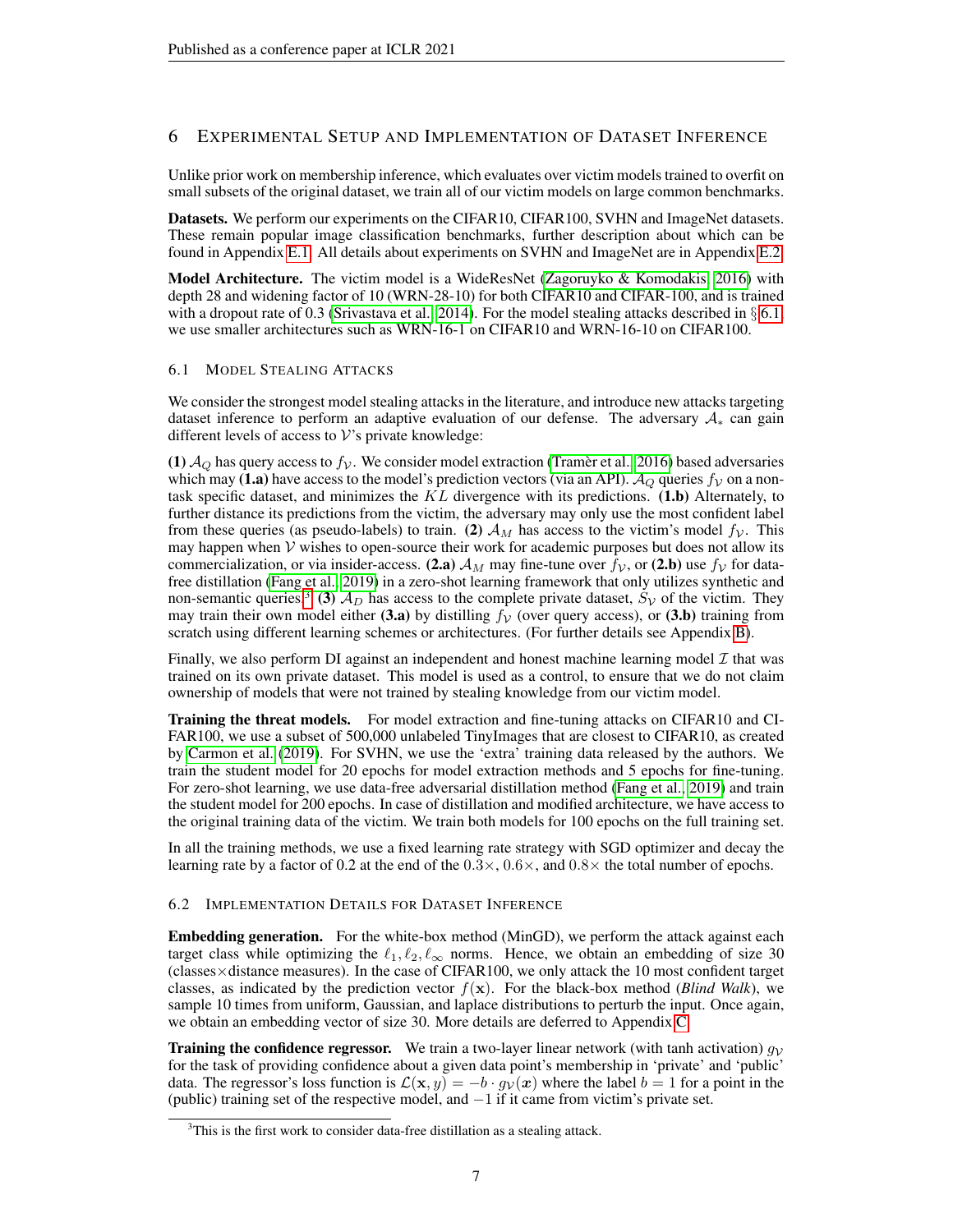Hypothesis Tests. We query models with equal number of samples from public and private datasets, create embeddings and calculate confidence score vectors c and  $c<sub>V</sub>$ , respectively. We form a two sample T-test on the distribution of c and  $c_V$  and calculate the p-value for the one-sided hypothesis  $\mathcal{H}_0 : \mu < \mu_{\mathcal{V}}$  against  $\mathcal{H}_{alt} : \mu > \mu_{\mathcal{V}}$ . From  $\mathcal{L}(\mathbf{x}, y)$ , it follows that  $g_{\mathcal{V}}$  learns to minimize  $g<sub>V</sub>(x)$  when  $x \in S<sub>V</sub>$ , and maximizes it otherwise. Therefore, a vector that contains samples from  $S_V$  produces lower confidence scores, and decreases the test's p-value. If the p-value is below a predefined significance level  $\alpha$ ,  $H_0$  is rejected, and the model under test is marked as 'stolen'.

In the following results, we repeat all experimental statistical tests for 100 times with randomly sampled data with replacement. To control for multiple testing, and account for the unknown dependence of the p-values thus generated, we aggregate these values using the harmonic mean [\(Wilson,](#page-11-12) [2018\)](#page-11-12). To produce bootstrap 99-percentile confidence intervals, we repeat the experiment 40 times.

# <span id="page-7-0"></span>7 RESULTS

Table [1](#page-7-1) shows p-values and the effect size,  $\Delta \mu = \mu - \mu_{\mathcal{V}}$ , which captures the average confidence of our hypothesis test in claiming that a model was stolen. We test our approach against 6 different attackers and in two different settings (Black- and White-box). In addition, Table [1](#page-7-1) also reports 'Source' where the victim's complete model  $f<sub>V</sub>$  has been stolen, and 'Independent', the control model trained on a separate dataset. Understandably, we typically observe the largest and smallest effect sizes for these two baselines, which serve as bounds to interpret our evaluation of attacks.

Our evaluation shows that DI is robust to both the strongest model stealing techniques, but also an adaptive attack we propose based on zero-shot learning. DI can claim a model was stolen with at least 95% confidence for most threat models with only 10 samples. Hence, the defense exploits an inherent property of model training. Among the six attacks we considered, we observe that our model consistently flags fine-tuned models as stolen. This departs from prior defenses against model extraction: e.g., watermarks often lack robustness to fine-tuning. Here, DI is unaffected because finetuning does not remove knowledge from all private data used to train the stolen model. The labelquery and zero-shot attacks challenge DI the most. This is expected because zero-shot learning uses only synthetic data points for querying; and in case of logit-query,  $A_Q$  is merely using V to label their dataset, which leaks much less private knowledge than distillation-based model extraction. In practice, their higher query complexity makes both these attacks the most (financially) expensive to mount. We present concurring results on SVHN and ImageNet in Appendix [E.2.](#page-19-0)

DI requires few private points. In Figure [3,](#page-8-0) we show the number of private points the victim has to reveal (from its training set) to achieve a particular p-value when claiming model ownership is low: 40, and often as few as 20, samples to achieve a false positive rate (FPR)  $\alpha$  of at most 1%.

Query efficiency. For the black-box scenario where the victim wants to assess the ownership of a model served through an API, DI is a query efficient approach that comes at a low cost for the victim.

<span id="page-7-1"></span>

|                 |                                    | CIFAR <sub>10</sub> |                        |                   | CIFAR100                |                |                        |                   |                         |
|-----------------|------------------------------------|---------------------|------------------------|-------------------|-------------------------|----------------|------------------------|-------------------|-------------------------|
|                 | Model<br><b>Stealing Attack</b>    | MinGD               |                        | <b>Blind Walk</b> |                         | MinGD          |                        | <b>Blind Walk</b> |                         |
|                 |                                    | $\Delta \mu$        | p-value                | $\Delta \mu$      | p-value                 | $\Delta \mu$   | p-value                | $\Delta \mu$      | p-value                 |
| ν               | Source                             | 0.838               | $10^{-4}$              | 1.823             | $10^{-42}$              | 1.219          | $10^{-16}$             | 1.967             | $10^{-44}$              |
| $\mathcal{A}_D$ | Distillation<br>Diff. Architecture | 0.586<br>0.645      | $10^{-4}$<br>$10^{-4}$ | 0.778<br>1.400    | $10^{-5}$<br>$10^{-10}$ | 0.362<br>1.016 | $10^{-2}$<br>$10^{-6}$ | 1.098<br>1.471    | $10^{-5}$<br>$10^{-14}$ |
| $\mathcal{A}_M$ | Zero-Shot Learning<br>Fine-tuning  | 0.371<br>0.832      | $10^{-2}$<br>$10^{-5}$ | 0.406<br>1.839    | $10^{-2}$<br>$10^{-27}$ | 0.466<br>1.047 | $10^{-2}$<br>$10^{-7}$ | 0.405<br>1.423    | $10^{-2}$<br>$10^{-10}$ |
| $\mathcal{A}_Q$ | Label-query<br>Logit-query         | 0.475<br>0.563      | $10^{-3}$<br>$10^{-3}$ | 1.006<br>1.048    | $10^{-4}$<br>$10^{-4}$  | 0.270<br>0.385 | $10^{-2}$<br>$10^{-2}$ | 0.107<br>0.184    | $10^{-1}$<br>$10^{-1}$  |
| $\mathcal{I}$   | Independent                        | 0.103               |                        | $-0.397$          | 0.675                   | $-0.242$       | 0.545                  | $-1.793$          | $\overline{1}$          |

Table 1: Ownership Tester's effect size (higher is better) and p-value (lower is better) using  $m = 10$ samples on multiple threat models (see  $\S$  [6.1\)](#page-6-0). The highest and lowest effect sizes among the model stealing attacks  $(A_D, A_M, A_Q)$  are marked in **red** and **blue** respectively.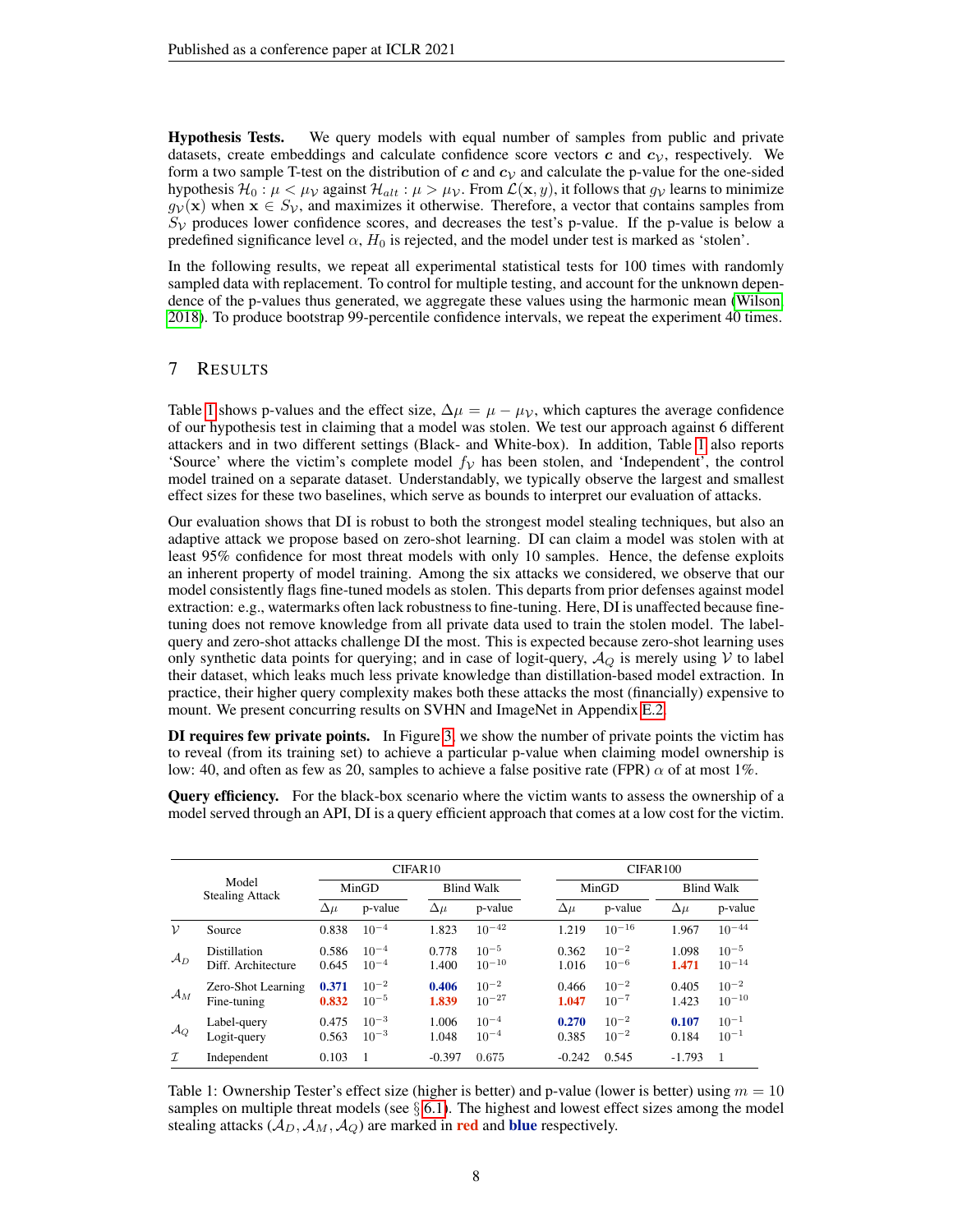<span id="page-8-0"></span>

Figure 3: p-value against number of revealed samples (m). Significance levels (FPR)  $\alpha = 0.01$ and 0.05 (dotted lines) have been drawn. Under most attack scenarios, the victim  $V$  can dispute the adversary's ownership of  $f_{A_*}$  (with FPR of at most 1%) by revealing fewer than 50 private samples.

For 100 data points, DI can be performed in less than 30,000 queries to the API. More efficient embedding generation optimizations can significantly improve this further. (See Appendix [D\)](#page-18-1).

White-box access is not essential to DI. While access to gradient information can help in particular scenarios (such as, logit-query in CIFAR100) which reduces  $m$  from 40 to 20 samples, for fine-tuned adversary models, or those that are trained against a different architecture to evade detection, our proposed black-box solution (Blind Walk) performs surprisingly better than its White-box counterpart. We conjecture that the Blind Walk's advantage stems from a combination of factors: (a) gradient-based approaches are sensitive to numerical instabilities, (b) the approach is stochastic and aims to find the expected prediction margin rather than the worst-case (it searches for *any* incorrect neighboring class in a randomly chosen direction rather than focusing on the distance to possible *target* classes). Hence, our proposed *Blind Walk* inference procedure is highly efficient.

DI does not require overfitting or retraining. Unlike past defenses (watermarks) and attacks (MI) which we discussed previously, DI uniquely applies as a post-hoc solution to any publicly deployed model, irrespective of whether it 'overfit' on its training set. This means that model owners in the real-world can perform DI immediately, to protect models that they have already deployed.

## 8 DISCUSSION AND CONCLUSION

While adversarial ML often consists of a cycle of attacks and defenses, we turn this game on its head. Dataset inference leverages knowledge a defender has of their training set to identify models that an adversary created by either directly accessing this training set without authorization or indirectly distilling knowledge from one of the models released by the defender. With dataset inference, model developers resolve model ownership conflicts without making changes to their existing models.

Interestingly, the ability to claim ownership through dataset inference gracefully degrades as the adversary spends increasingly more resources to train the stolen model. For instance, if an adversary extracts a copy and later fine-tunes it with a different dataset to conceal the model, it will make the model more different and *dataset inference* will be less likely to succeed. But this is expected and desired: this means the adversary faced a higher cost to obfuscate this stolen copy. In itself it is not an easy task, because of accuracy degradation and catastrophic forgetting.

Finally, it remains a promising direction for future work to study the confluence of DI with privacypreserving models trained using  $\epsilon$ -differential privacy (DP). [Leino & Fredrikson](#page-10-8) [\(2020\)](#page-10-8) have shown that while DP can help against membership inference (MI) attacks, it comes at a steep cost in accuracy. We hypothesize that since DI amplifies the membership signal using multiple *private* samples, it follows that the  $\epsilon$  values required to make DI ineffective would be even lower than it is for MI. Therefore,  $\epsilon$  values that can make the model private, likely do not interfere with dataset inference.

Acknowledgments. We thank the reviewers for their feedback. We would also like to thank members of CleverHans Lab, especially Ilia Shumailov and Varun Chandrasekaran. This work was supported by a Canada CIFAR AI Chair, NSERC, Microsoft, and sponsors of the Vector Institute.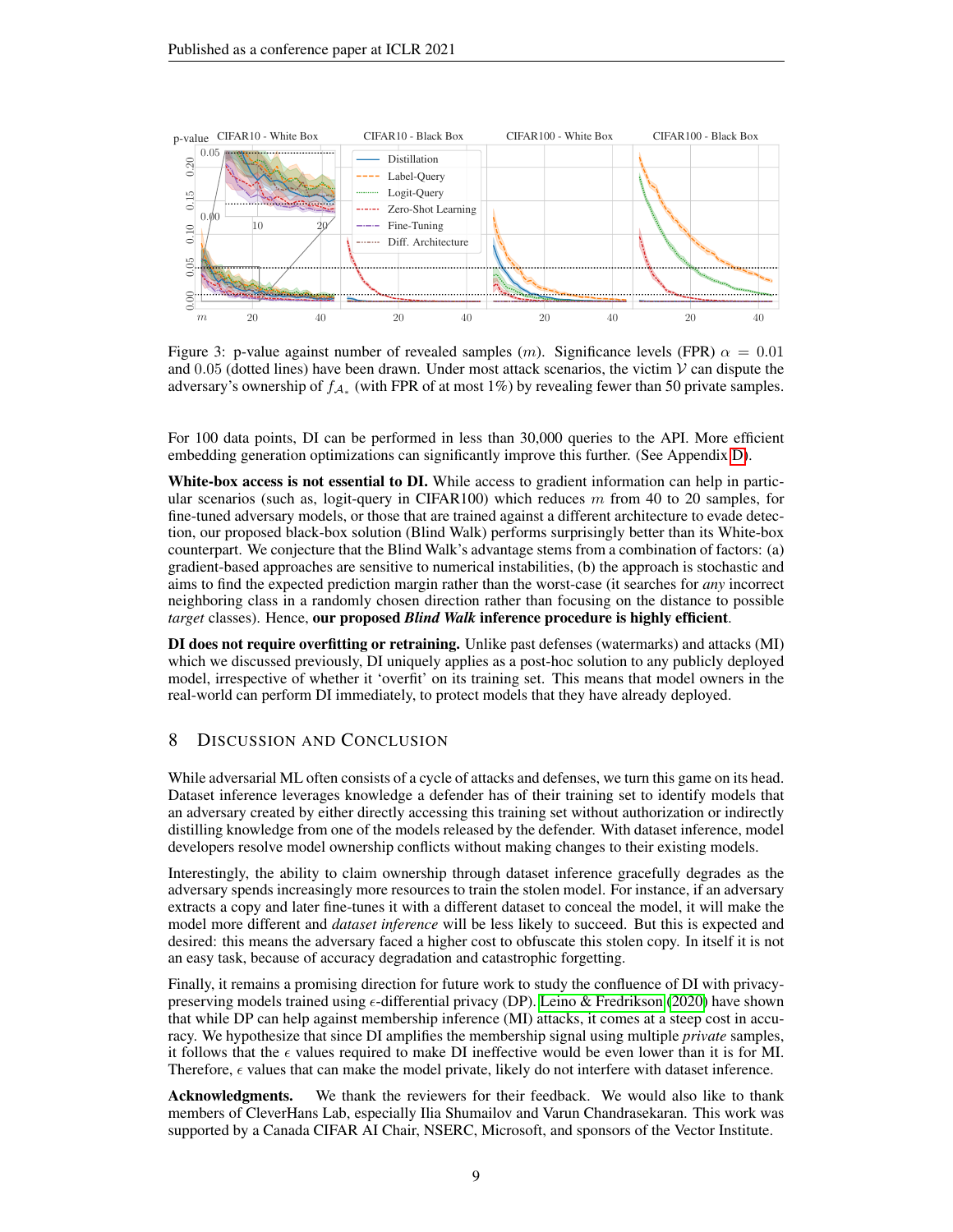## **REFERENCES**

- <span id="page-9-9"></span>Yossi Adi, Carsten Baum, Moustapha Cisse, Benny Pinkas, and Joseph Keshet. Turning your weakness into a strength: Watermarking deep neural networks by backdooring. In *27th* {*USENIX*} *Security Symposium (*{*USENIX*} *Security 18)*, pp. 1615–1631, 2018.
- <span id="page-9-0"></span>Tom B. Brown, Benjamin Mann, Nick Ryder, Melanie Subbiah, Jared Kaplan, Prafulla Dhariwal, Arvind Neelakantan, Pranav Shyam, Girish Sastry, Amanda Askell, Sandhini Agarwal, Ariel Herbert-Voss, Gretchen Krueger, Tom Henighan, Rewon Child, Aditya Ramesh, Daniel M. Ziegler, Jeffrey Wu, Clemens Winter, Christopher Hesse, Mark Chen, Eric Sigler, Mateusz Litwin, Scott Gray, Benjamin Chess, Jack Clark, Christopher Berner, Sam McCandlish, Alec Radford, Ilya Sutskever, and Dario Amodei. Language models are few-shot learners, 2020.
- <span id="page-9-13"></span>Yair Carmon, Aditi Raghunathan, Ludwig Schmidt, Percy Liang, and John Duchi. Unlabeled data improves adversarial robustness. In *Advances in Neural Information Processing Systems (NeurIPS)*, 2019.
- <span id="page-9-7"></span>Varun Chandrasekaran, Kamalika Chaudhuri, Irene Giacomelli, Somesh Jha, and Songbai Yan. Exploring connections between active learning and model extraction, 2019.
- <span id="page-9-10"></span>Xinyun Chen, Wenxiao Wang, Chris Bender, Yiming Ding, Ruoxi Jia, Bo Li, and Dawn Song. Refit: a unified watermark removal framework for deep learning systems with limited data. *arXiv preprint arXiv:1911.07205*, 2019.
- <span id="page-9-5"></span>Christopher A. Choquette Choo, Florian Tramer, Nicholas Carlini, and Nicolas Papernot. Label-only membership inference attacks, 2020.
- <span id="page-9-8"></span>Jacson Rodrigues Correia-Silva, Rodrigo F. Berriel, Claudine Badue, Alberto F. de Souza, and Thiago Oliveira-Santos. Copycat cnn: Stealing knowledge by persuading confession with random non-labeled data. *2018 International Joint Conference on Neural Networks (IJCNN)*, Jul 2018. doi: 10.1109/ijcnn.2018.8489592. URL [http://dx.doi.org/10.1109/IJCNN.2018.](http://dx.doi.org/10.1109/IJCNN.2018.8489592) [8489592](http://dx.doi.org/10.1109/IJCNN.2018.8489592).
- <span id="page-9-16"></span>J. Deng, W. Dong, R. Socher, L.-J. Li, K. Li, and L. Fei-Fei. ImageNet: A Large-Scale Hierarchical Image Database. In *CVPR09*, 2009.
- <span id="page-9-14"></span>Jacob Devlin, Ming-Wei Chang, Kenton Lee, and Kristina Toutanova. Bert: Pre-training of deep bidirectional transformers for language understanding, 2018.
- <span id="page-9-2"></span>Gongfan Fang, Jie Song, Chengchao Shen, Xinchao Wang, Da Chen, and Mingli Song. Data-free adversarial distillation. *arXiv preprint arXiv:1912.11006*, 2019.
- <span id="page-9-12"></span>Vitaly Feldman. Does learning require memorization? a short tale about a long tail, 2019.
- <span id="page-9-11"></span>Jamie Hayes, Luca Melis, George Danezis, and Emiliano De Cristofaro. Logan: Membership inference attacks against generative models. *Proceedings on Privacy Enhancing Technologies*, 2019: 133–152, 01 2019. doi: 10.2478/popets-2019-0008.
- <span id="page-9-3"></span>Geoffrey Hinton, Oriol Vinyals, and Jeff Dean. Distilling the knowledge in a neural network, 2015.
- <span id="page-9-6"></span>Matthew Jagielski, Nicholas Carlini, David Berthelot, Alex Kurakin, and Nicolas Papernot. High accuracy and high fidelity extraction of neural networks, 2020.
- <span id="page-9-4"></span>Hengrui Jia, Christopher A. Choquette-Choo, and Nicolas Papernot. Entangled watermarks as a defense against model extraction, 2020.
- <span id="page-9-1"></span>Alexander Kolesnikov, Lucas Beyer, Xiaohua Zhai, Joan Puigcerver, Jessica Yung, Sylvain Gelly, and Neil Houlsby. Big transfer (bit): General visual representation learning, 2019.
- <span id="page-9-15"></span>Alex Krizhevsky. Learning multiple layers of features from tiny images. *University of Toronto*, 2012.

<span id="page-9-17"></span>Alex Krizhevsky. One weird trick for parallelizing convolutional neural networks, 2014.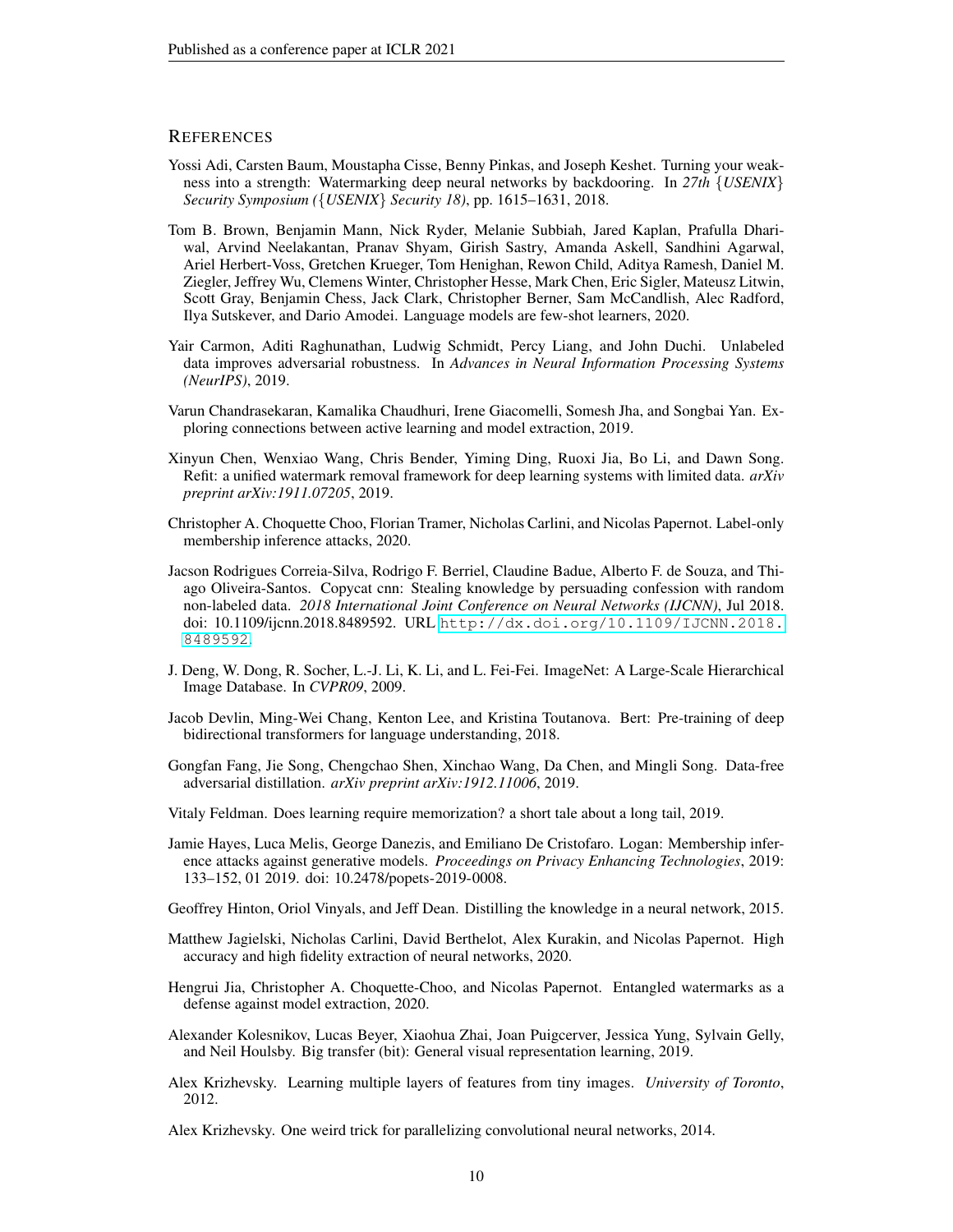- <span id="page-10-13"></span>Ram Shankar Siva Kumar, Jonathon Penney, Bruce Schneier, and Kendra Albert. Legal risks of adversarial machine learning research. *arXiv preprint arXiv:2006.16179*, 2020.
- <span id="page-10-11"></span>Kimin Lee, Kibok Lee, Honglak Lee, and Jinwoo Shin. A simple unified framework for detecting out-of-distribution samples and adversarial attacks. In *Advances in Neural Information Processing Systems*, pp. 7167–7177, 2018.
- <span id="page-10-8"></span>Klas Leino and Matt Fredrikson. Stolen memories: Leveraging model memorization for calibrated white-box membership inference. In *USENIX Security Symposium*, 2020.
- <span id="page-10-0"></span>Chuan Li. OpenAI's GPT-3 Language Model: A Technical Overview, 2020. URL [https://](https://lambdalabs.com/blog/demystifying-gpt-3/) [lambdalabs.com/blog/demystifying-gpt-3/](https://lambdalabs.com/blog/demystifying-gpt-3/).
- <span id="page-10-10"></span>Shiyu Liang, Yixuan Li, and R Srikant. Principled detection of out-of-distribution examples in neural networks. *arXiv preprint arXiv:1706.02690*, 2017.
- <span id="page-10-6"></span>Kang Liu, Brendan Dolan-Gavitt, and Siddharth Garg. Fine-pruning: Defending against backdooring attacks on deep neural networks. In *International Symposium on Research in Attacks, Intrusions, and Defenses*, pp. 273–294. Springer, 2018.
- <span id="page-10-16"></span>Paul Micaelli and Amos Storkey. Zero-shot knowledge transfer via adversarial belief matching, 2019.
- <span id="page-10-12"></span>Vaishnavh Nagarajan and J. Zico Kolter. Uniform convergence may be unable to explain generalization in deep learning. In *Advances in Neural Information Processing Systems 32*. Curran Associates, Inc., 2019.
- <span id="page-10-17"></span>Yuval Netzer, Tao Wang, Adam Coates, Alessandro Bissacco, Bo Wu, and Andrew Y. Ng. Reading digits in natural images with unsupervised feature learning. In *NIPS Workshop on Deep Learning and Unsupervised Feature Learning 2011*, 2011. URL [http://ufldl.stanford.edu/](http://ufldl.stanford.edu/housenumbers/nips2011_housenumbers.pdf) [housenumbers/nips2011\\_housenumbers.pdf](http://ufldl.stanford.edu/housenumbers/nips2011_housenumbers.pdf).
- <span id="page-10-14"></span>Chris Olah, Alexander Mordvintsev, and Ludwig Schubert. Feature visualization. *Distill*, 2017. doi: 10.23915/distill.00007. https://distill.pub/2017/feature-visualization.
- <span id="page-10-15"></span>Chris Olah, Arvind Satyanarayan, Ian Johnson, Shan Carter, Ludwig Schubert, Katherine Ye, and Alexander Mordvintsev. The building blocks of interpretability. *Distill*, 2018. doi: 10.23915/ distill.00010. https://distill.pub/2018/building-blocks.
- <span id="page-10-3"></span>Tribhuvanesh Orekondy, Bernt Schiele, and Mario Fritz. Knockoff nets: Stealing functionality of black-box models, 2018.
- <span id="page-10-4"></span>Nicolas Papernot, Patrick McDaniel, Ian Goodfellow, Somesh Jha, Z. Berkay Celik, and Ananthram Swami. Practical black-box attacks against machine learning, 2017.
- <span id="page-10-9"></span>Alexandre Sablayrolles, Matthijs Douze, Cordelia Schmid, Yann Ollivier, and Herve Jegou. Whitebox vs Black-box: Bayes Optimal Strategies for Membership Inference. In Kamalika Chaudhuri and Ruslan Salakhutdinov (eds.), *Proceedings of Machine Learning Research*, volume 97, pp. 5558–5567. PMLR, 2019.
- <span id="page-10-7"></span>Masoumeh Shafieinejad, Jiaqi Wang, Nils Lukas, and Florian Kerschbaum. On the robustness of the backdoor-based watermarking in deep neural networks. *arXiv preprint arXiv:1906.07745*, 2019.
- <span id="page-10-1"></span>Reza Shokri, Marco Stronati, Congzheng Song, and Vitaly Shmatikov. Membership inference attacks against machine learning models. In *2017 IEEE Symposium on Security and Privacy (SP)*, pp. 3–18. IEEE, 2017.
- <span id="page-10-5"></span>Ilia Shumailov, Yiren Zhao, Daniel Bates, Nicolas Papernot, Robert Mullins, and Ross Anderson. Sponge examples: Energy-latency attacks on neural networks. *arXiv preprint arXiv:2006.03463*, 2020.
- <span id="page-10-2"></span>Congzheng Song and Vitaly Shmatikov. Overlearning reveals sensitive attributes. *CoRR*, abs/1905.11742, 2019. URL <http://arxiv.org/abs/1905.11742>.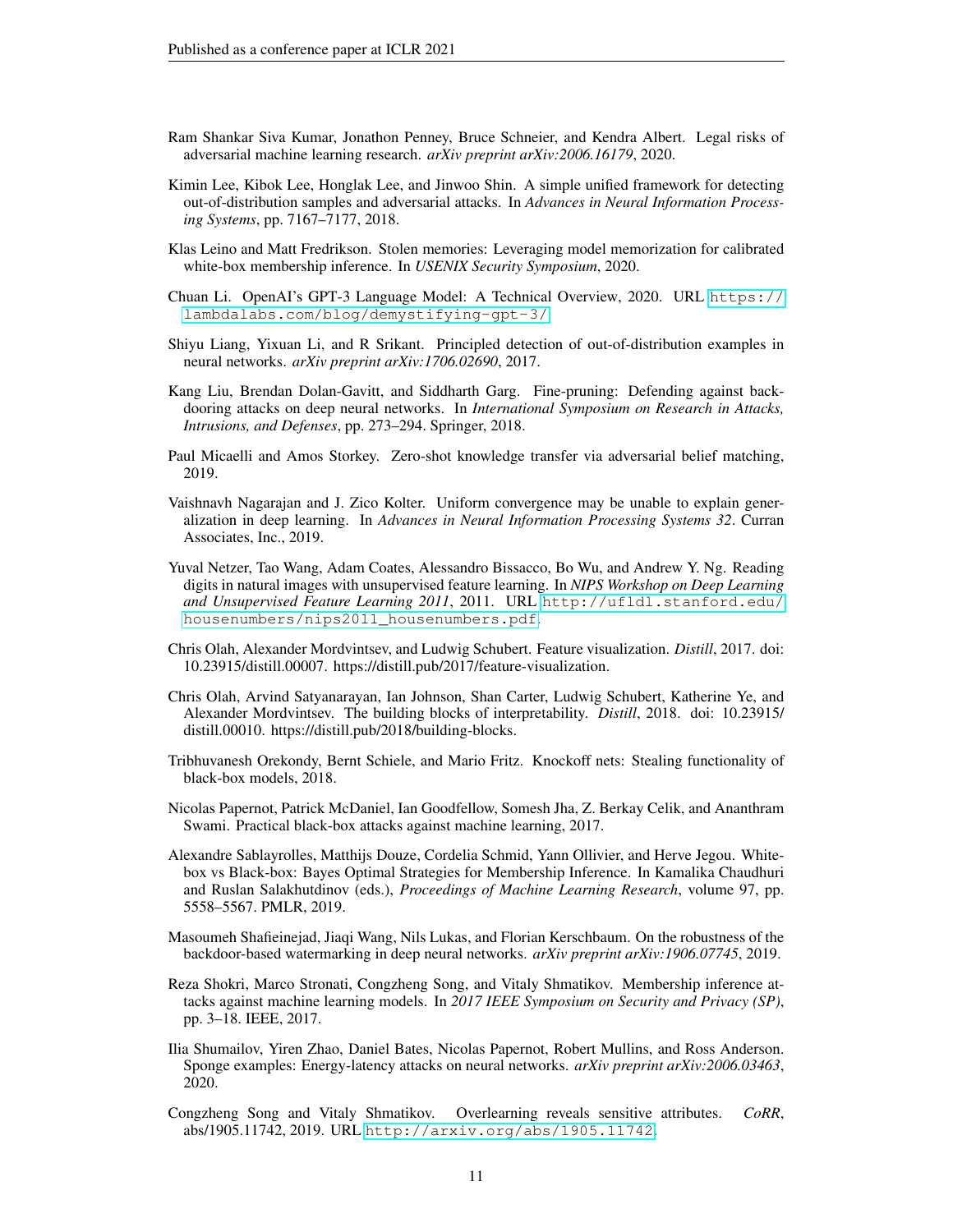- <span id="page-11-11"></span>Nitish Srivastava, Geoffrey Hinton, Alex Krizhevsky, Ilya Sutskever, and Ruslan Salakhutdinov. Dropout: A simple way to prevent neural networks from overfitting. *J. Mach. Learn. Res.*, 15(1): 1929–1958, January 2014. ISSN 1532-4435.
- <span id="page-11-9"></span>Christian Szegedy, Wojciech Zaremba, Ilya Sutskever, Joan Bruna, Dumitru Erhan, Ian Goodfellow, and Rob Fergus. Intriguing properties of neural networks. *arXiv preprint arXiv:1312.6199*, 2013.
- <span id="page-11-14"></span>Christian Szegedy, Vincent Vanhoucke, Sergey Ioffe, Jonathon Shlens, and Zbigniew Wojna. Rethinking the inception architecture for computer vision, 2015.
- <span id="page-11-2"></span>Florian Tramer, Fan Zhang, Ari Juels, Michael K. Reiter, and Thomas Ristenpart. Stealing machine ` learning models via prediction apis. In *25th USENIX Security Symposium (USENIX Security 16)*, pp. 601–618, Austin, TX, August 2016. USENIX Association. ISBN 978-1-931971-32-4.
- <span id="page-11-5"></span>Jean-Baptiste Truong, Pratyush Maini, Robert J. Walls, and Nicolas Papernot. Data-free model extraction. In *IEEE/CVF Conference on Computer Vision and Pattern Recognition (CVPR)*, June 2021.
- <span id="page-11-6"></span>Yusuke Uchida, Yuki Nagai, Shigeyuki Sakazawa, and Shin'ichi Satoh. Embedding watermarks into deep neural networks. *CoRR*, abs/1701.04082, 2017. URL [http://arxiv.org/abs/](http://arxiv.org/abs/1701.04082) [1701.04082](http://arxiv.org/abs/1701.04082).
- <span id="page-11-7"></span>Bolun Wang, Yuanshun Yao, Shawn Shan, Huiying Li, Bimal Viswanath, Haitao Zheng, and Ben Y Zhao. Neural cleanse: Identifying and mitigating backdoor attacks in neural networks. In *2019 IEEE Symposium on Security and Privacy (SP)*, pp. 707–723. IEEE, 2019.
- <span id="page-11-12"></span>Daniel J. Wilson. The harmonic mean p-value for combining dependent tests. *bioRxiv*, 2018. doi: 10.1101/171751. URL [https://www.biorxiv.org/content/early/2018/02/07/](https://www.biorxiv.org/content/early/2018/02/07/171751) [171751](https://www.biorxiv.org/content/early/2018/02/07/171751).
- <span id="page-11-0"></span>Yonghui Wu, Mike Schuster, Zhifeng Chen, Quoc V. Le, Mohammad Norouzi, Wolfgang Macherey, Maxim Krikun, Yuan Cao, Qin Gao, Klaus Macherey, Jeff Klingner, Apurva Shah, Melvin Johnson, Xiaobing Liu, Łukasz Kaiser, Stephan Gouws, Yoshikiyo Kato, Taku Kudo, Hideto Kazawa, Keith Stevens, George Kurian, Nishant Patil, Wei Wang, Cliff Young, Jason Smith, Jason Riesa, Alex Rudnick, Oriol Vinyals, Greg Corrado, Macduff Hughes, and Jeffrey Dean. Google's neural machine translation system: Bridging the gap between human and machine translation. *CoRR*, abs/1609.08144, 2016. URL <http://arxiv.org/abs/1609.08144>.
- <span id="page-11-1"></span>Yuxin Wu, Alexander Kirillov, Francisco Massa, Wan-Yen Lo, and Ross Girshick. Detectron2. <https://github.com/facebookresearch/detectron2>, 2019.
- <span id="page-11-3"></span>Ziqi Yang, Hung Dang, and Ee-Chien Chang. Effectiveness of distillation attack and countermeasure on neural network watermarking, 2019.
- <span id="page-11-4"></span>S. Yeom, I. Giacomelli, M. Fredrikson, and S. Jha. Privacy Risk in Machine Learning: Analyzing the Connection to Overfitting. In *2018 IEEE 31st Computer Security Foundations Symposium (CSF)*, pp. 268–282, 2018.
- <span id="page-11-13"></span>Hongxu Yin, Pavlo Molchanov, Zhizhong Li, Jose M. Alvarez, Arun Mallya, Derek Hoiem, Niraj K. Jha, and Jan Kautz. Dreaming to distill: Data-free knowledge transfer via deepinversion, 2019.

<span id="page-11-10"></span>Sergey Zagoruyko and Nikos Komodakis. Wide residual networks, 2016.

<span id="page-11-8"></span>Chiyuan Zhang, Samy Bengio, Moritz Hardt, Benjamin Recht, and Oriol Vinyals. Understanding deep learning requires rethinking generalization, 2016.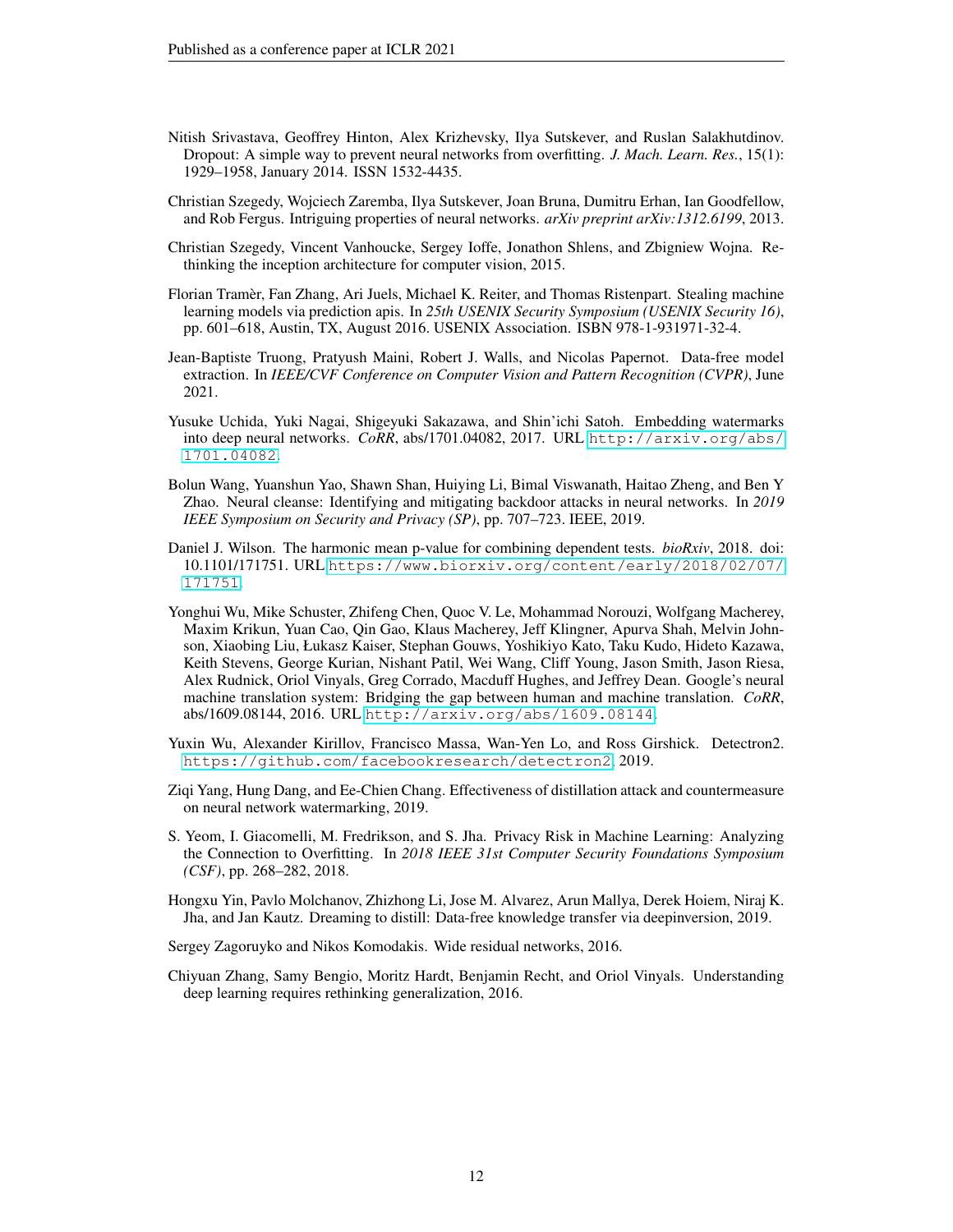## APPENDIX

#### A THEORETICAL MOTIVATION

In this section, we provide the formal proofs of Theorems [1,](#page-3-4) [2,](#page-4-3) [3](#page-4-4) as stated in  $\S$  [4.](#page-3-0) First, we describe the preliminaries including the binary classification task and the machine learning model used to train the same in Appendix [A.1.](#page-12-1)

#### <span id="page-12-1"></span>A.1 PRELIMINARIES

We repeat the preliminaries described in  $\S$  [4](#page-3-0) to discuss the proofs in the following sections.

**Setup.** Consider a data distribution D, such that any input-label pair  $(x, y)$  can be described as:

$$
y \stackrel{u.a.r}{\sim} \{-1,+1\}; \quad \mathbf{x_1} = y\mathbf{u} \in \mathbb{R}^K, \quad \mathbf{x_2} \sim \mathcal{N}(0,\sigma^2) \in \mathbb{R}^D \tag{2}
$$

where  $\mathbf{x} = (\mathbf{x_1}, \mathbf{x_2}) \in \mathbb{R}^{K+D}$  and  $\mathbf{u} \in \mathbb{R}^K$  is some fixed vector. This suggests that the last D dimensions of the input is Gaussian noise which has no correlation with the correct label. However, the first K input dimensions are sufficient to perfectly separate data points from classes  $\{-1, +1\}$ . The setup is adapted from [Nagarajan & Kolter](#page-10-12) [\(2019\)](#page-10-12). We use  $S^+$  and  $\mathcal{D}^+$  to represent the subset of the training set S and the distribution D with label  $y = 1$ .

Architecture. We consider the scenario of classifying the input distribution using a linear classifier, f, with weights  $\mathbf{w} = (\mathbf{w_1}, \mathbf{w_2})$ , such that for any input:

$$
f(\mathbf{x}) = \mathbf{w_1} \cdot \mathbf{x_1} + \mathbf{w_2} \cdot \mathbf{x_2} \tag{3}
$$

While we only discuss the case of a linear network in this analysis, the success of dataset inference (like membership inference) only increases with the number of parameters in a machine learning model [\(Yeom et al., 2018\)](#page-11-4), which in effect makes the following analysis a stronger result to prove. Prior works have also argued how over-parametrized deep learning networks memorize training points [\(Zhang et al., 2016;](#page-11-8) [Feldman, 2019\)](#page-9-12).

#### <span id="page-12-0"></span>A.2 TRAIN-TEST PREDICTION MARGIN (THEOREM [1\)](#page-3-4)

Training Algorithm. We assume that the learning algorithm initializes the weights of the classifier f to zero. Sample a training set  $S \sim \mathcal{D}^m = \{(\mathbf{x}^{(i)}, y^{(i)}) \mid i = 1 \dots m\}$ . The learning algorithm maximizes the loss  $\mathcal{L}(\mathbf{x}, y) = y \cdot f(\mathbf{x})$  and visits every training point once, with a gradient update step of learning rate  $\alpha = 1$ .

$$
\mathbf{w_1} \leftarrow \mathbf{w_1} + \alpha y^{(i)} \mathbf{x_1}^{(i)}
$$
  
\n
$$
\mathbf{w_2} \leftarrow \mathbf{w_2} + \alpha y^{(i)} \mathbf{x_2}^{(i)}
$$
\n(4)

From the optimization steps described above, one may note that the learned weights for the classifier f are given by  $w_1 = m u$  and  $w_2 = \sum_i y^{(i)} x_2^{(i)}$  irrespective of the training batch size.

**Inference.** For any data point  $(\mathbf{x}^{(j)}, y^{(j)})$ , we calculate its 'prediction margin' as the distance from the linear boundary, which is proportional to its label times the classifier's output  $y \cdot f(\mathbf{x})$ . For any point,  $\mathbf{x} = (x_1, x_2) \sim \mathcal{D}$ , the 'prediction margin' is therefore given by:

$$
y \cdot f(\mathbf{x}) = y \cdot (\mathbf{w_1} \cdot \mathbf{x_1} + \mathbf{w_2} \cdot \mathbf{x_2}) = y \cdot (m\mathbf{u}) \cdot (y\mathbf{u}) + y \cdot \left(\sum_i y^{(i)} \mathbf{x_2}^{(i)}\right) \cdot \mathbf{x_2}
$$
  
=  $c + \left(y \cdot \sum_i y^{(i)} \mathbf{x_2}^{(i)} \cdot \mathbf{x_2}\right)$  (5)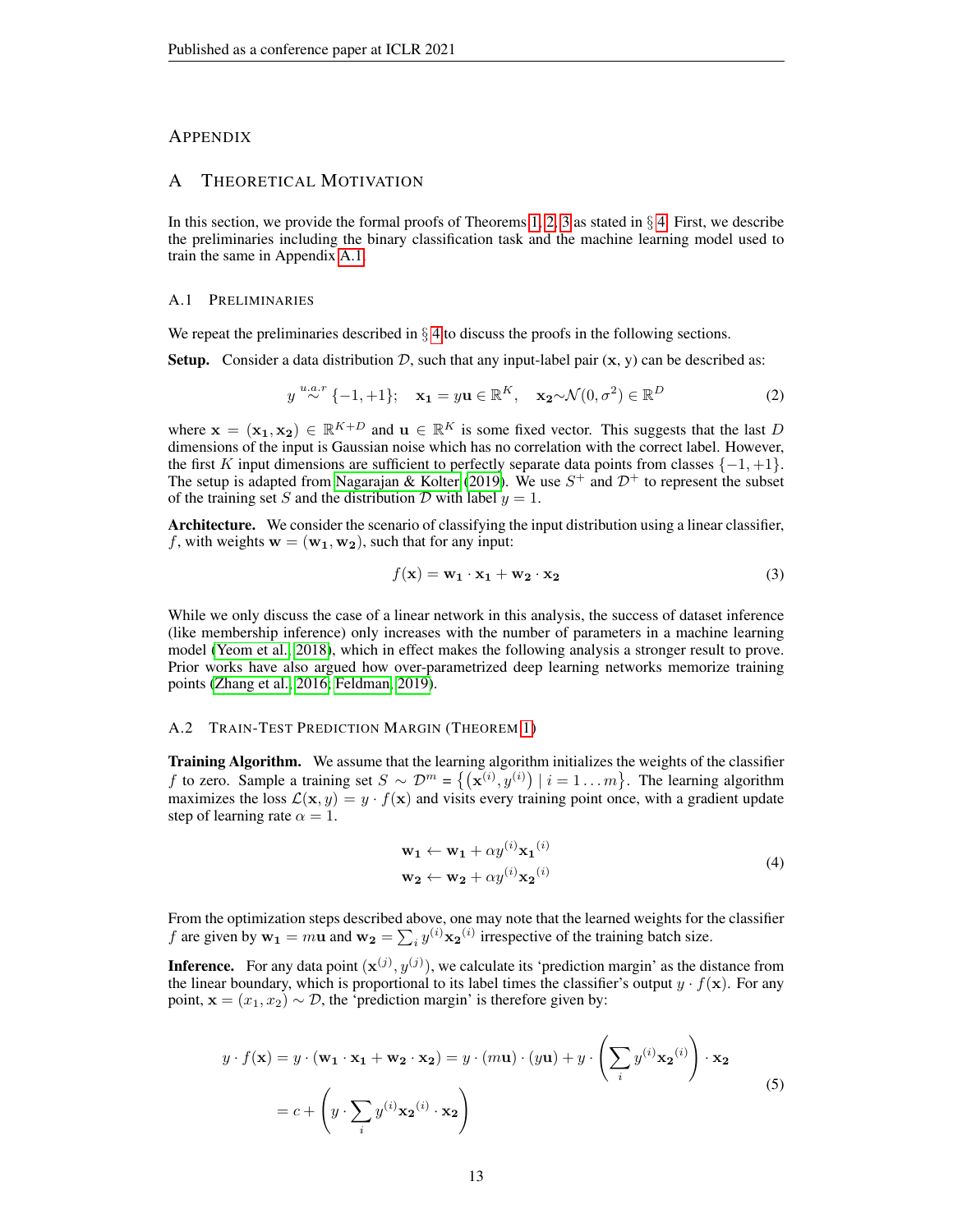Now, we calculate the expected value of the margin for a point randomly sampled from the training set. Consider any point in the training set  $(\mathbf{x}, y) \sim S^+ = (\mathbf{x}^{(j)}, 1)$  for some index j. Then, we have:

$$
\mathbb{E}_{\mathbf{x}^{(j)} \sim S^{+}} f(\mathbf{x}^{(j)}) = y \cdot c + \mathbb{E}_{\mathbf{x}_{2}^{(i)} \sim \mathcal{N}(0, \sigma^{2})} \left[ \left( \sum_{i}^{i \neq j} y^{(i)} \mathbf{x}_{2}^{(i)} \cdot \mathbf{x}_{2}^{(j)} \right) \right] + \mathbb{E}_{\mathbf{x}_{2}^{(j)} \sim \mathcal{N}(0, \sigma^{2})} \left[ y^{(i)} (\mathbf{x}_{2}^{(j)})^{2} \right]
$$

$$
= c + 0 + D\sigma^{2}
$$
(6)

Note that in [\(6\)](#page-13-1), we utilize the fact that the square of a standard normal variable follows the  $\chi^2_{(1)}$ distribution; and that the expected value of product of independent random variables is same as the product of their expectations, followed by the linearity of expectation.

Similarly, now consider a new data point  $(x, 1) \sim \mathcal{D}^+$ .

<span id="page-13-2"></span><span id="page-13-1"></span>
$$
\mathbb{E}_{(\mathbf{x},y)\sim\mathcal{D}^{+}}f(\mathbf{x}) = yc + \mathbb{E}_{\mathbf{x}_{2}(i)\sim\mathcal{N}(0,\sigma^{2})}\left[\left(\sum_{i} y^{(i)} \mathbf{x}_{2}^{(i)} \cdot \mathbf{x}_{2}\right)\right]
$$
\n
$$
= c \tag{7}
$$

Once again, in [\(7\)](#page-13-2) we utilize the fact that the expected value of product of independent random variables is same as the product of their expectations, followed by the linearity of expectation. At an aggregate over multiple data points, we can hence show that  $\mathbb{E}_{(x,y)\sim S^+} f(x) - \mathbb{E}_{(x,y)\sim D^+} f(x) =$  $D\sigma^2$ . This concludes the proof for Theorem [1.](#page-3-4)

#### <span id="page-13-0"></span>A.3 FAILURE OF MEMBERSHIP INFERENCE (THEOREM [2\)](#page-4-3)

In this section, we take a formal view of the conditions that lead to the failure and success of membership inference. Before we begin with our formal analysis, we would like to point out that the statistical difference between the distribution of training and test data points in Theorem [1](#page-3-4) is only observed when we aggregate an expectation over multiple samples. Now, we show that the variance of this difference is so large, that it is very difficult to make any claims from a single input data point.

Consider an adversary that does not have knowledge of the private data used to train a machine learning model. However, it contains domain knowledge of the task that the model is trying to solve. This may include the range and dimension of possible inputs to the model. In our case, the adversary has knowledge of the data distribution  $D$ , but not of the training set  $S$ .

For a single data point  $\mathbf{x} = (\mathbf{x_1}, \mathbf{x_2}), s.t. (\mathbf{x}, y) \sim \mathcal{D}$ , the adversary aims to predict whether it was used to train the machine learning model, f. The prediction margin for  $(\mathbf{x}, y) \sim \mathcal{D}$  is given by:

$$
y \cdot f(\mathbf{x}) = y \cdot (\mathbf{w_1} \cdot \mathbf{x_1} + \mathbf{w_2} \cdot \mathbf{x_2}) = c + \left( y \cdot \sum_{i} y^{(i)} x_2^{(i)} \cdot \mathbf{x_2} \right)
$$
(8)

From the analysis in Theorem [2,](#page-4-3) the adversary knows that  $\mathbb{E}_{(\mathbf{x},y)\sim S}[y \cdot f(\mathbf{x})] = c + D\sigma^2$  and  $\mathbb{E}_{(\mathbf{x},y)\sim\mathcal{D}}[y \cdot f(\mathbf{x})] = c$ . Let  $\mathcal{M}(\mathbf{x}|f)$  represents the membership decision of the adversary for a given data point  $x$  and classifier  $f$ . The strongest adversary will use the following decision rule:

<span id="page-13-3"></span>
$$
\mathcal{M}(\mathbf{x}|f) = \begin{cases} 1, & \text{if } (y \cdot f(\mathbf{x}) - c) \ge t \\ 0, & o.w. \end{cases}
$$
(9)

where  $t \in [0, D\sigma^2]$  is some threshold that the adversary can tune in order to achieve maximum true positive rate and minimum false positives.

Similar to [Yeom et al.](#page-11-4) [\(2018\)](#page-11-4), we consider the scenario where the input data is randomly (with equal probability via coin flip *b*) sampled from either S (if  $b = 1$ ) or D (if  $b = 0$ ). Let such a distribution be specified as  $(x, b) \sim \mathcal{R}$ . The adversary M must maximize the single objective  $\mathbb{P}_{(\mathbf{x},b)\sim\mathcal{R}}\left[\mathcal{M}(\mathbf{x}|f)=b\right]$ . In summary,

$$
\mathbb{P}_{(\mathbf{x},b)\sim\mathcal{R}}\left[\mathcal{M}(\mathbf{x}|f)=b\right]=\frac{\mathbb{P}_{(\mathbf{x},y)\sim S}\left[\mathcal{M}(\mathbf{x}|f)=1\right]+\mathbb{P}_{(\mathbf{x},y)\sim\mathcal{D}}\left[\mathcal{M}(\mathbf{x}|f)=0\right]}{2}
$$
(10)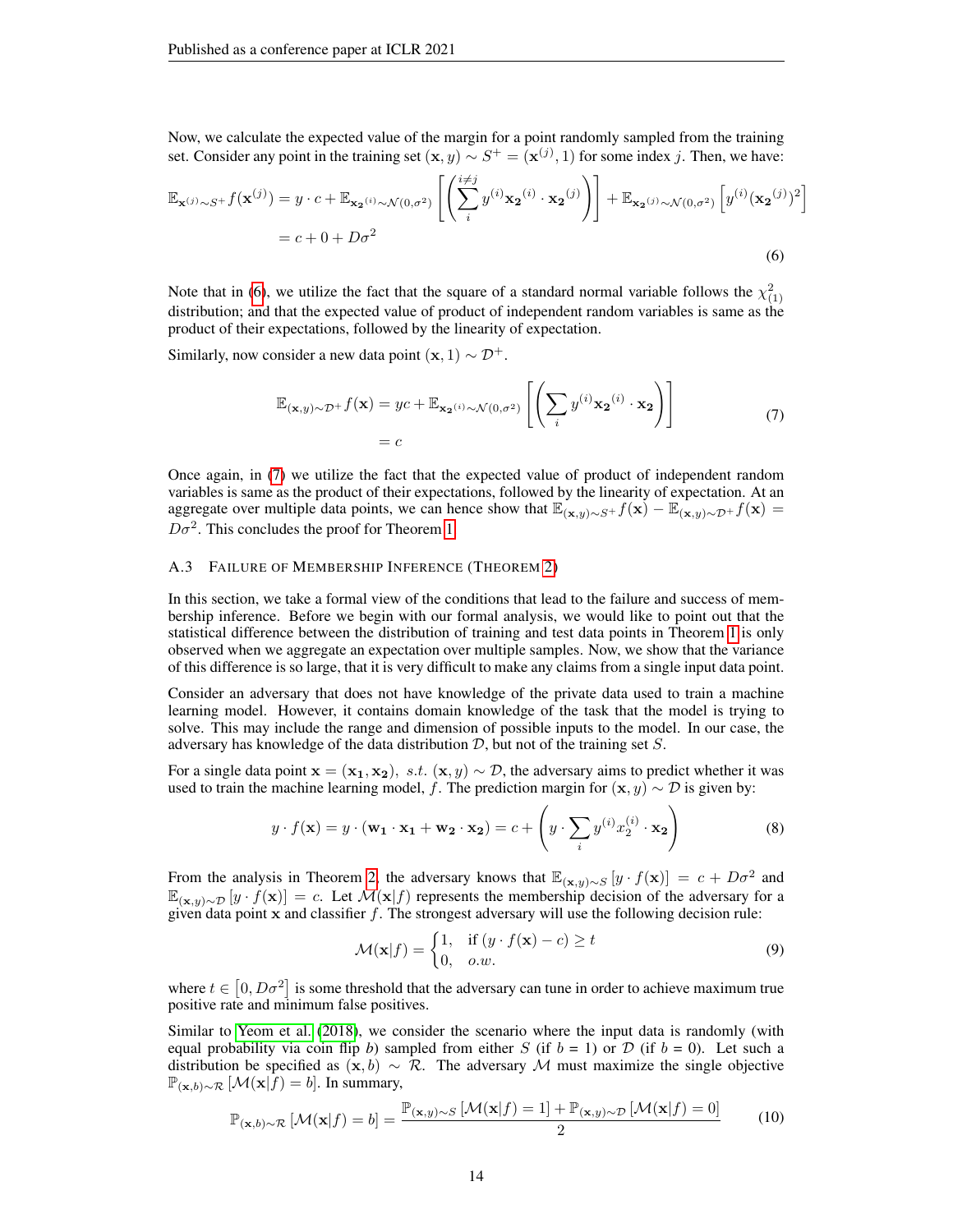We simplify our analysis by considering the data point  $(x, y) \sim \mathcal{D}^+$  (has true label,  $y = 1$ ). However, the analysis generally applies to any  $(x, y) \sim \mathcal{D}$ .

**Case 1:**  $(\mathbf{x}, y) \sim \mathcal{D}^+$ . Assume meta-variable  $\mathbf{z_2} = (\sum_i y^{(i)} \mathbf{x_2}^{(i)})$ . Therefore,  $\mathbf{z_2} \sim \mathcal{N}(0, m\sigma^2 I)$ , while  $x_2 \sim \mathcal{N}(0, \sigma^2 I)$ . Recall that  $x_2, z_2 \in \mathbb{R}^D$ . Assuming D to be large, we can conveniently apply the central limit theorem to approximate the distribution of the internal term. Let the individual dimensions of  $z_2$  be denoted by  $z_2(i)$ . Then, we have that:

$$
\mathbb{P}_{(\mathbf{x},y)\sim\mathcal{D}^+}[\mathcal{M}(\mathbf{x}|f) = 0] = \mathbb{P}_{(\mathbf{x},y)\sim\mathcal{D}^+} \left[ \left( \sum_{i}^{m} y^{(i)} \mathbf{x_2}^{(i)} \cdot \mathbf{x_2} \right) < t \right]
$$
\n
$$
= \mathbb{P}_{(\mathbf{x},y)\sim\mathcal{D}^+} \left[ (\mathbf{z_2} \cdot \mathbf{x_2}) < t \right]
$$
\n
$$
= \mathbb{P}_{(\mathbf{x},y)\sim\mathcal{D}^+} \left[ \frac{1}{D} \left( \sum_{j}^{D} D\mathbf{z_2}(j) \cdot \mathbf{x_2}(j) \right) < t \right]
$$
\n
$$
(11)
$$

Let  $\alpha$  represents the distribution followed by  $z_2(i) \cdot x_2(i)$ . From CLT, we have that the combined distribution behaves like a normal distribution, with  $\mu = \mu_\alpha = \text{and } \sigma^2 = \frac{\sigma_\alpha^2}{D}$ .

$$
\mu_{\alpha} = 0
$$
  
\n
$$
\sigma_{\alpha}^{2} = m \cdot D^{2} \cdot \sigma^{4}
$$
\n(12)

We use the fact that  $Var[XY] = Var[X]Var[Y] + \mathbb{E}[X]^2Var[Y] + \mathbb{E}[Y]^2Var[X]$  and  $Var[c \cdot X] =$  $c^2 \cdot \text{Var}[X]$  for computing  $\sigma_{\alpha}^2$ . Therefore, let  $r \sim \mathcal{N}(0, mD\sigma^4)$ :

$$
\mathbb{P}_{(\mathbf{x},y)\sim\mathcal{D}^+}\left[\mathcal{M}(\mathbf{x}|f)=0\right] = \mathbb{P}_{r\sim\mathcal{N}(0,mD\sigma^4)}\left[r < t\right]
$$
\n(13)

It can be observed that  $\mathbb{P}[r < t]$  increases with the threshold value t. For  $t = 0$ ,  $\mathbb{P}[(z_2 \cdot x_2) < 0] =$ 0.5. Whereas, for  $t = D\sigma^2$ , the probability decreases with the value of m (this can be intuitively understood as – since the size of training set increases, overfitting decreases, making MI more difficult). Even for as low as  $m = 100$  points in the training set,  $\mathbb{P}[(\mathbf{z_2} \cdot \mathbf{x_2}) \langle D\sigma^2] = 0.6$ . For any value of  $t \in [0, \sigma^2]$ , the maximum probability for size of training data  $m = 100$  is 0.6. Further, as the size of the training set increases, the probability tends to  $0.5$ .

**Case 2:**  $(x, y) \sim S^{+}$ . Once again, as in the proof for Theorem [1,](#page-3-4) consider any point in the training set  $(\mathbf{x}, y) \sim S^+ = (\mathbf{x}^{(j)}, 1)$  for some index j. We will now calculate the probability of success of the adversary that follows the decision rule described above:

$$
\mathbb{P}_{(\mathbf{x},y)\sim S^{+}}\left[\mathcal{M}(\mathbf{x}|f) = 1\right] = \mathbb{P}_{(\mathbf{x},y)\sim S^{+}}\left[\left(\sum_{i} y^{(i)} \mathbf{x_2}^{(i)} \cdot \mathbf{x_2}\right) > t\right]
$$
\n
$$
= \mathbb{P}_{(\mathbf{x},y)\sim S^{+}}\left[\left(\sum_{i}^{i \neq j} y^{(i)} \mathbf{x_2}^{(i)} \cdot \mathbf{x_2}^{(j)}\right) + \left(\mathbf{x_2}^{(j)} \cdot \mathbf{x_2}^{(j)}\right) > t\right]
$$
\n(14)

Now, following the discussion in the first case, we know that the first term can be approximated by a variable  $\alpha \sim \mathcal{N}(0, (m-1)D\sigma^4)$ . Similarly, using CLT over the sum of multiple random variables sampled from a  $\chi^2$  distribution, we can approximate the second term in the above equation with a variable  $\beta \sim \mathcal{N}(\bar{D}\sigma^2, D\sigma^4)$ . Finally, using the property for sum of independent gaussians, we can approximate the entire 'prediction margin' to be represented by a sample  $u \sim \mathcal{N}(D\sigma^2, mD\sigma^4)$ . Then, we have that:

$$
\mathbb{P}_{(\mathbf{x},y)\sim S^{+}}\left[\mathcal{M}(\mathbf{x}|f)=1\right]=\mathbb{P}_{u\sim\mathcal{N}(D\sigma^{2},mD\sigma^{4})}\left[u>t\right]
$$
\n(15)

Hence, we show that the adversary can do no better than a coin flip. This concludes the proof for Theorem [2.](#page-4-3) The interested reader may further analyze the assertion that the optimal value of  $t$  lies in  $[0, D\sigma^2]$ .

To resolve the optimal threshold  $t$  for membership inference, we restructure the arguments as follows. Recall from [\(10\)](#page-13-3) that the adversary aims to ensure both true positive rates and true negative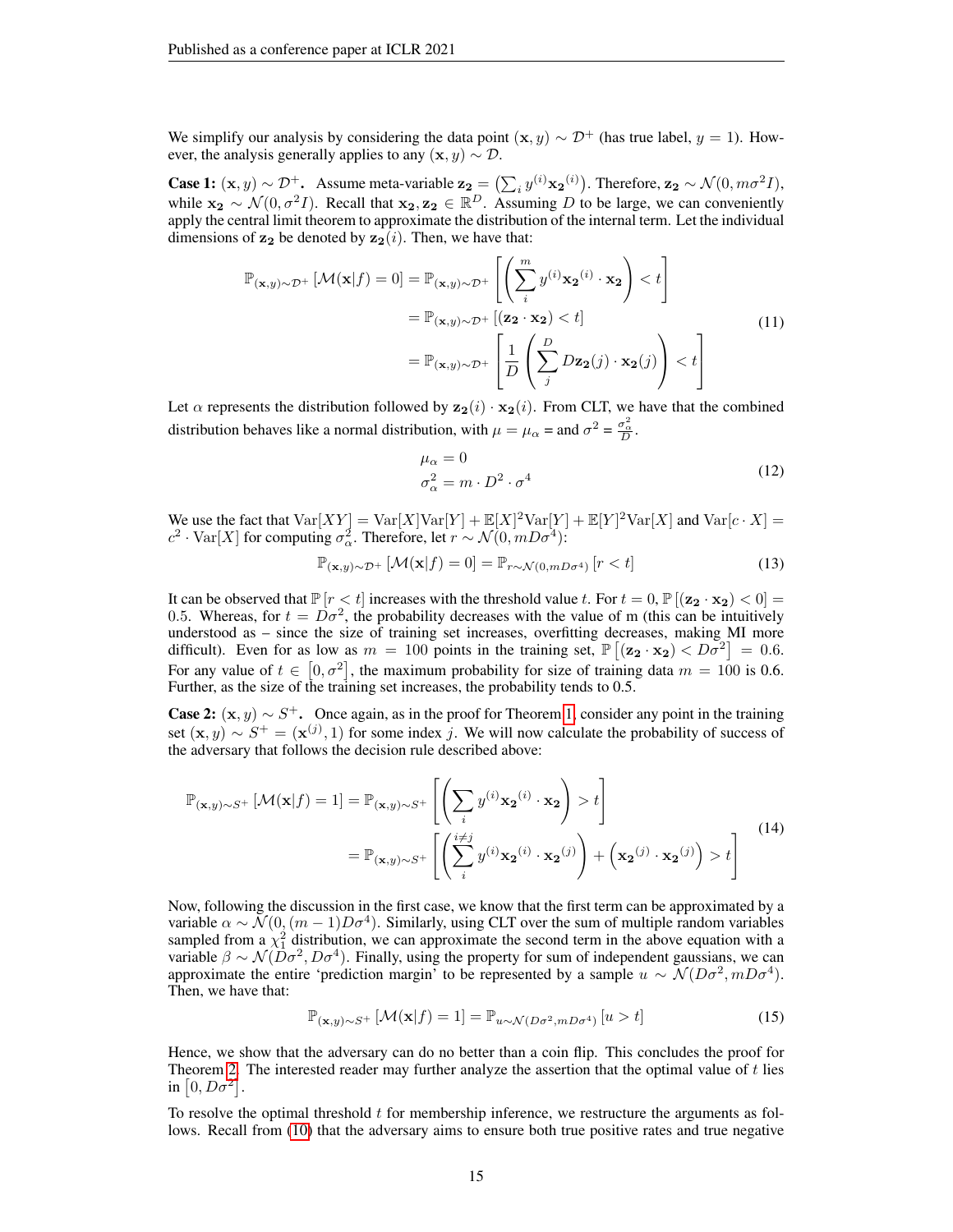rates are high. We know:

$$
\mathbb{P}_{(\mathbf{x},y)\sim\mathcal{D}^+}[\mathcal{M}(\mathbf{x}|f) = 0] = \mathbb{P}_{r\sim\mathcal{N}(0,mD\sigma^4)}[r < t]
$$
  
\n
$$
\mathbb{P}_{(\mathbf{x},y)\sim S^+}[\mathcal{M}(\mathbf{x}|f) = 1] = \mathbb{P}_{u\sim\mathcal{N}(D\sigma^2,mD\sigma^4)}[u > t]
$$
  
\n
$$
\mathbb{P}_{(\mathbf{x},b)\sim\mathcal{R}}[\mathcal{M}(\mathbf{x}|f) = b] \le \mathbb{P}[u - r > 0]
$$
\n(16)

We know that both u, r are sampled from normal distributions. Therefore, define  $\gamma = (u$  $r) \sim \mathcal{N}(D\sigma^2, 2mD\sigma^4)$ . This simplifies our discussion to a single normal distribution with mean  $\mu_{\gamma} = D\sigma^2$  and variance,  $\sigma_{\gamma}^2 = 2mD\sigma^4$ . We can now calculate the CDF at  $x = 0$  to evaluate the maximum probability of success of membership inference (decision taken by the optimal adversary).

Let  $Z \sim \mathcal{N}(0, 1)$ . It can hence be shown that:

$$
\mathbb{P}[\gamma > 0] = \mathbb{P}(\sigma_{\gamma} Z + \mu_{\gamma}) = \mathbb{P}\left(Z > -\frac{\mu_{\gamma}}{\sigma_{\gamma}}\right) = 1 - \Phi\left(-\frac{\mu_{\gamma}}{\sigma_{\gamma}}\right)
$$

$$
= 1 - \Phi\left(-\sqrt{\frac{D}{2m}}\right)
$$
(17)

Clearly, as  $m \to \infty$ ,  $\mathbb{P}[\gamma > 0] \to 0.5$ . This concludes the proof for Theorem [2.](#page-4-3)

#### <span id="page-15-0"></span>A.4 SUCCESS OF DATASET INFERENCE (THEOREM [3\)](#page-4-4)

In Theorem [2](#page-4-3) we showed that an adversary querying a single data point can say no better than a coin flip about the presence or absence of a given data point in a model's training set. In this section, we show that when we reverse this adversarial game, the victim can utilize the information asymmetry to predict with high confidence if a potential adversary's model stole their knowledge in any form.

First, recall that the victim has access to its own private training set of size  $m$ . For the purposes of this proof, we call it  $S_V^m$ . As the victim has complete information of the data distribution, it can randomly sample another dataset  $S_0 \sim \mathcal{D}$ .

The victim considers that the potential adversary's model was stolen if the mean 'prediction margin' for the points in  $S_v$  is greater than  $S_0$  by some threshold parameter  $\lambda$ . Let  $\psi_v(f, S; \mathcal{D})$  be V's decision function to resolve ownership claims.

Recall that in Theorem [1](#page-3-4) we had calculated the expected value of the difference in the prediction margin for the points in the training set versus those in the test set. In the proof of this theorem, we calculate the probability of the mean of the difference being greater than some value  $\lambda$ .

Now, let us calculate the probability of this margin for a data point randomly sampled from the training set. Let  $t<sub>V</sub>$  represent the mean of the 'prediction margin' of all points in  $S<sub>V</sub>$  for a classifier f. Similarly, let  $t_0$  represent the mean of the 'prediction margin' of all points in  $S_0$  for the classifier f. We will use  $u_2$  to denote the last D dimensions of points in  $S_0$ . Then,

$$
t_{\mathcal{V}} = \frac{1}{m} \sum_{j} \left[ \left( \sum_{i}^{i \neq j} y^{(i)} \mathbf{x_2}^{(i)} \cdot \mathbf{x_2}^{(j)} \right) + (\mathbf{x_2}^{(j)})^2 \right]
$$

$$
= \frac{1}{m} \sum_{j} (\mathbf{x_2}^{(j)})^2 + \sum_{i} \left[ \left( \sum_{i}^{i \neq j} y^{(i)} \mathbf{x_2}^{(i)} \cdot \mathbf{x_2}^{(j)} \right) \right]
$$
(18)
$$
t_0 = \frac{1}{m} \sum_{j} \left[ \left( \sum_{i}^{i \neq j} y^{(i)} \mathbf{x_2}^{(i)} \cdot \mathbf{u_2}^{(j)} \right) \right]
$$

$$
\mathbb{P} \left[ \psi_{\mathcal{V}}(f, S; \mathcal{D}) = 1 \right] = \mathbb{P} \left[ (t_{\mathcal{V}} - t_0) > \lambda \right]
$$

Recognize the similarity of the above formulation with that discussed in the proof for Theorem [2](#page-4-3) in Appendix [A.3.](#page-13-0) Let  $t = t<sub>V</sub> - t<sub>0</sub>$ . Then the random variable t represents the a sample from the distribution of means for  $\gamma$  defined in Appendix [A.3.](#page-13-0) We can now directly use the Central Limit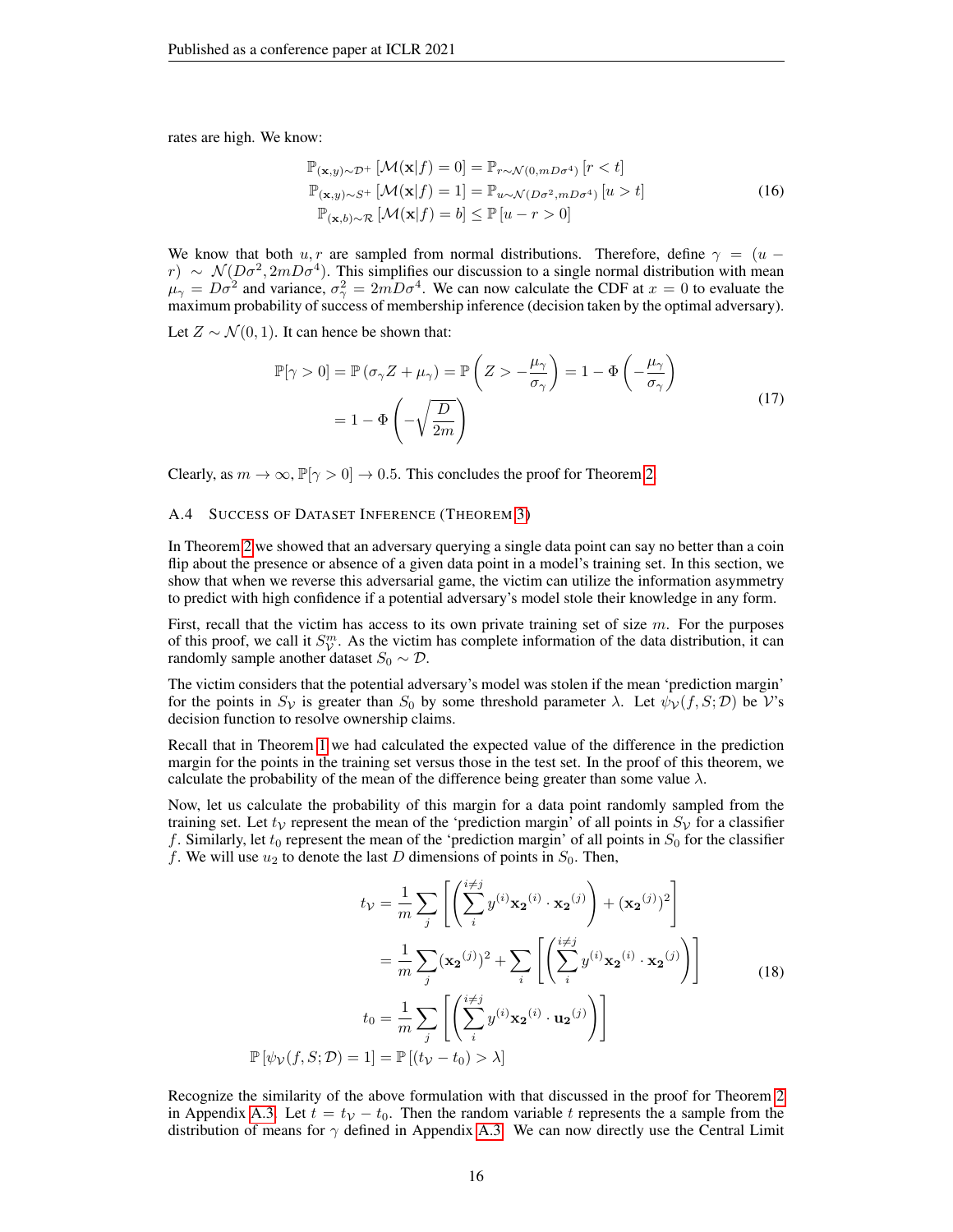Theorem for this proof. Therefore,

$$
\mu_t = \mu_z = D\sigma^2
$$
  

$$
\sigma_t^2 = \frac{\sigma_z^2}{m} = 2D\sigma^4
$$
 (19)

Hence,  $t \sim \mathcal{N}(D\sigma^2, 2D\sigma^4)$ . It is important to note that this distribution is independent of the number of training points. Hence, unlike membership inference, the success of DI is not curtailed by the lack of overfitting.

Similarly, for an honest adversary, the distribution of 'prediction margin' for points in  $S_{\mathcal{V}}$  is the same as that for the points in  $S_0$ . It directly follows that:

$$
\mathbb{P}\left[\psi_{\mathcal{V}}(f,S;\mathcal{D})=0\right]=\mathbb{P}\left[\hat{t}<\lambda\right]=\mathbb{P}\left[t>\lambda\right]
$$
\n(20)

where,  $\hat{t} \sim \mathcal{N}(0, 2D\sigma^4)$ . Once again, like the proof of Theorem [2,](#page-4-3) by symmetry of two normal distributions with the same variance, and shifted means, we can find that the optimal value of the parameter  $\lambda$  that maximized true positives, and minimizes false positives,  $\lambda = \frac{\mu_t}{2}$ .

Let  $Z \sim \mathcal{N}(0, 1)$ . Then it can hence be shown that:

$$
\mathbb{P}[\hat{t} > \lambda] = \mathbb{P}\left(\sigma_t Z + \mu_t > \frac{\mu_t}{2}\right) = \mathbb{P}\left(Z > -\frac{\mu_t}{2\sigma_t}\right) = 1 - \Phi\left(-\frac{\mu_t}{2\sigma_t}\right)
$$
\n
$$
= 1 - \Phi\left(-\frac{\sqrt{D}}{2\sqrt{2}}\right)
$$
\n(21)

Clearly, as  $D \to \infty$ ,  $\mathbb{P}[\hat{t} > \lambda] \to 1.0$ . This concludes the proof for Theorem [3.](#page-4-4)

## <span id="page-16-0"></span>B MODEL STEALING TECHNIQUES

In this section, we provide more details about the various threat models that we consider in this work. We also provide specific use-cases and motivation for the respective threat models, and introduce a new adaptive adversary targeted specifically against DI.

 $V$ : Victim. The victim  $V$  wishes to release its machine learning model to the community, either as a service, or by open-sourcing it for non-commercial academic use.  $V$  wants to ensure that the deployed model is not being misused under the terms of license provided.

 $A_D$ : Data Access. The adversary  $A_D$  is able to gain complete access to the victim's private training data, and aims to deploy its own MLaaS by training the same. We note that labeled private training data is one of the most expensive commodities in the deployment cycle of modern machine learning systems.

- 1. Model Distillation: Traditionally, model distillation [\(Hinton et al., 2015\)](#page-9-3) was used as a method to compress larger models by training smaller students using the logits of a teacher model. We use this as a threat model that the adversary may employ to distance its predictions from a model that was trained using hard labels from the dataset itself. The adversary requires both query access, and access to the victim's private training data for this attack.
- 2. Modified Architecture: Multiple works have attempted at identifying unique properties (or 'fingerprints') of a model by analyzing specific activations and representative features of internal model layers [\(Olah et al., 2017;](#page-10-14) [2018;](#page-10-15) [Yin et al., 2019\)](#page-11-13). We study the threat model where the adversary attempts training an alternate architecture on the victim's private dataset  $\mathcal{D}_{priv}$  to valid the robustness of our method to changes in model structure.

 $\mathcal{A}_M$ : Model Access. The use-case of such an adversary is two fold: (1) the victim open-sources their own machine learning model under a license that does not allow other individuals to monetize the same; and (2) the adversary gains insider access to the trained model of a victim. In both the cases, the adversary aims to monetize its own MLaaS and deploys their own model on the web, by modifying the original victim model to reduce the dependence on  $K$ .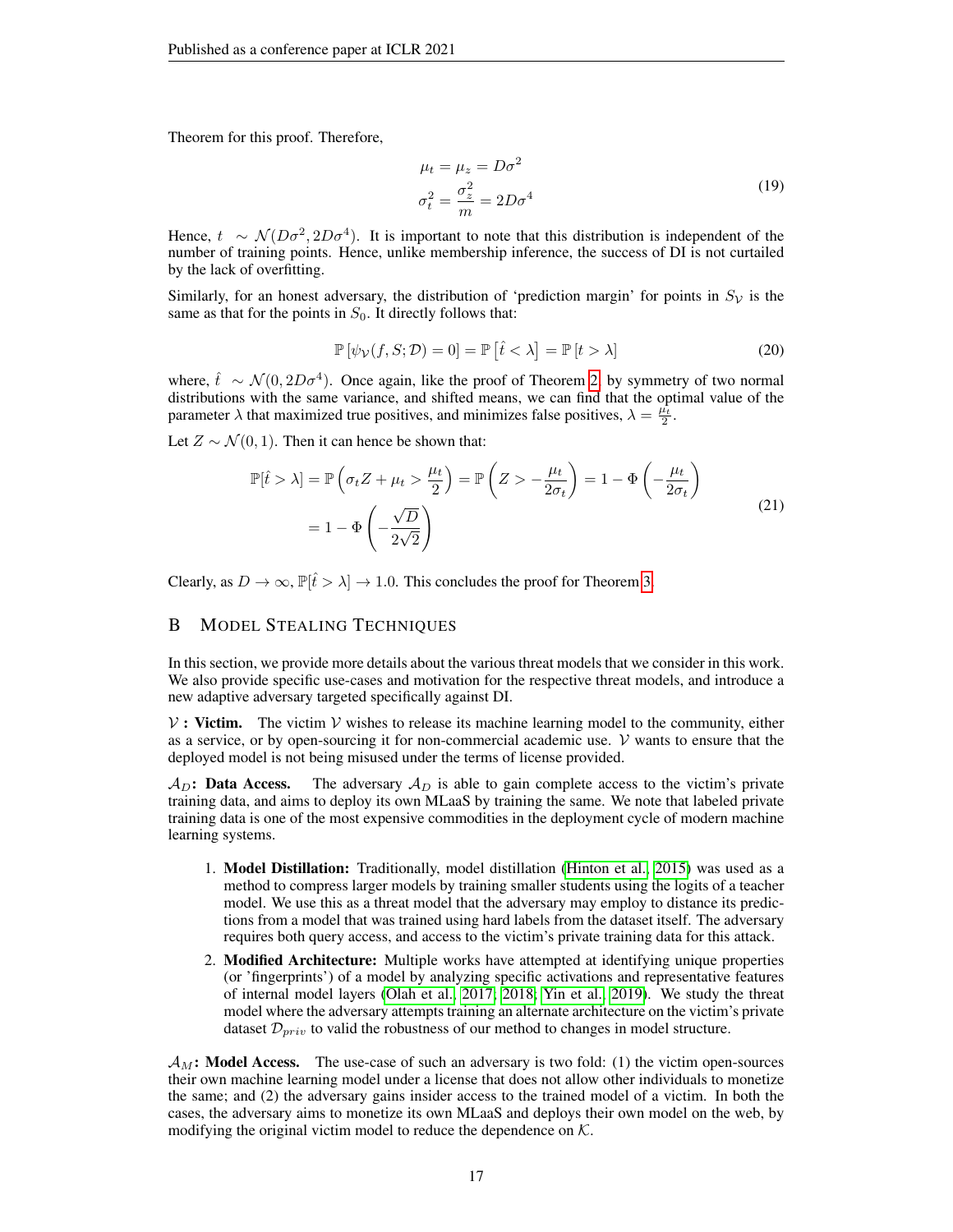- 1. Fine-tuning: The adversary has full access to the victim's machine learning model, but not to its training data. While fine-tuning is employed used to transfer the knowledge of large pre-trained models on a given task [\(Devlin et al., 2018\)](#page-9-14), we use it as a stealing attack, where the adversary uses the predictions of the victim model on unlabeled public data in order to modify its decision boundaries. We consider the setting where the adversary can fine-tune all layers.
- 2. Zero-Shot Learning: This is the strongest adversary that we introduce specifically targeted to evade dataset inference. To the best of our knowledge, we are the first to consider such a threat model. The adversary uses no 'direct' knowledge of the actual training data to avoid any features that it may learn as a result of the training on the victim's private data set. The adversary has complete access to the victim model, and uses data-free knowledge transfer [\(Micaelli & Storkey, 2019;](#page-10-16) [Fang et al., 2019\)](#page-9-2) to train a student model.

 $A_{\mathcal{O}}$ : Query Access. Model extraction [\(Tramer et al., 2016\)](#page-11-2) is the most popular form of model stealing attack against deployed machine leaning models on the web. We discuss the related work on model extraction attacks in more detail in  $\S$  [2.](#page-2-0) Depending on the access provided by the machine learning service, an adversary may aim to extract the model using the logits or the labels alone.

- 1. Model Extraction Using Labels: The victim model is used to provide pseudo-labels for a public dataset. The adversary trains their model on this pseudo-dataset. The key difference is that the input data points may be semantically irrelevant with respect to the task labels that the adversary's model is being trained on.
- 2. Model Extraction Using Logits: The performance of model extraction attacks can be improved when the victim provides confidence values for different output classes, rather than the correct labels itself. The adversary's model is trained to minimize the  $KL$  divergence with the outputs of the victim on a public (or non-task specific) dataset.

 $\mathcal I$ : Independent Model. Finally, we also study the results of dataset inference on an independent and honest machine learning model that is trained on its own private dataset. This is used as a control to verify that the dataset inference procedure does not always predict that the potential adversary stole the victim's knowledge.<sup>[4](#page-17-1)</sup>

# <span id="page-17-0"></span>C EMBEDDING GENERATION

## Embedding Generation Hyperparameters.

For the case of *MinGD* attack, we perform adversarial attacks defined by the optimization equation

$$
\min_{\delta} \Delta(\mathbf{x}, \mathbf{x} + \delta) \ \ s.t. \ \ f(\mathbf{x} + \delta) = t; \ \ \mathbf{x} + \delta \in [0, 1]^n \tag{22}
$$

The distance metric  $\Delta(\mathbf{x}^{(i)}, \mathbf{x}^{(j)})$  refers to the  $\ell_p$  distance between points  $\mathbf{x}^{(i)}$  and  $\mathbf{x}^{(j)}$  for  $p \in$  $\{1, 2, \infty\}$ , and t is the targeted label. To perform the optimization, we perform gradient descent with steps of size  $\alpha_p$ . We take a maximum of 500 steps of gradient optimization, but pre-terminate at the earliest misclassification. The step sizes for the individual perturbation types are given by  $\{\alpha_{\infty}, \alpha_2, \alpha_1\} = \{0.001, 0.01, 0.1\}.$ 

For the case of *Blind Walk*, We sample a random initial direction  $\delta$ . Starting from an input  $(x, y)$ , take  $k \in \mathbb{N}$  steps in the same direction until  $f(x + \delta) = t$ ;  $t \neq y$ . Then,  $\Delta(x, x + k\delta)$  is used as a proxy for the 'prediction margin' of the model. We repeat the search over multiple random initial directions to increase the information about a training data point's robustness, and use each of these distance values as features in the generated embedding.

As an implementation detail, we sample between uniform, laplace and gaussian noise to generate embedding features. To measure the final perturbation distance from the initial starting point, we use different  $\ell_p$  norms for each of the noise sampling methods. For uniform noise, we compute the  $\ell_{\infty}$ 

<span id="page-17-1"></span> $4$ Note that since we consider the difference in the distribution of outputs of the auxiliary classifier on embeddings from the test and training set (rather than hard labels from the auxiliary classifier), even in the absence of this control, we can un-deniably verify the confidence of dataset inference. This is only included to contrast the difference and make the effects of the method clearer to the reader.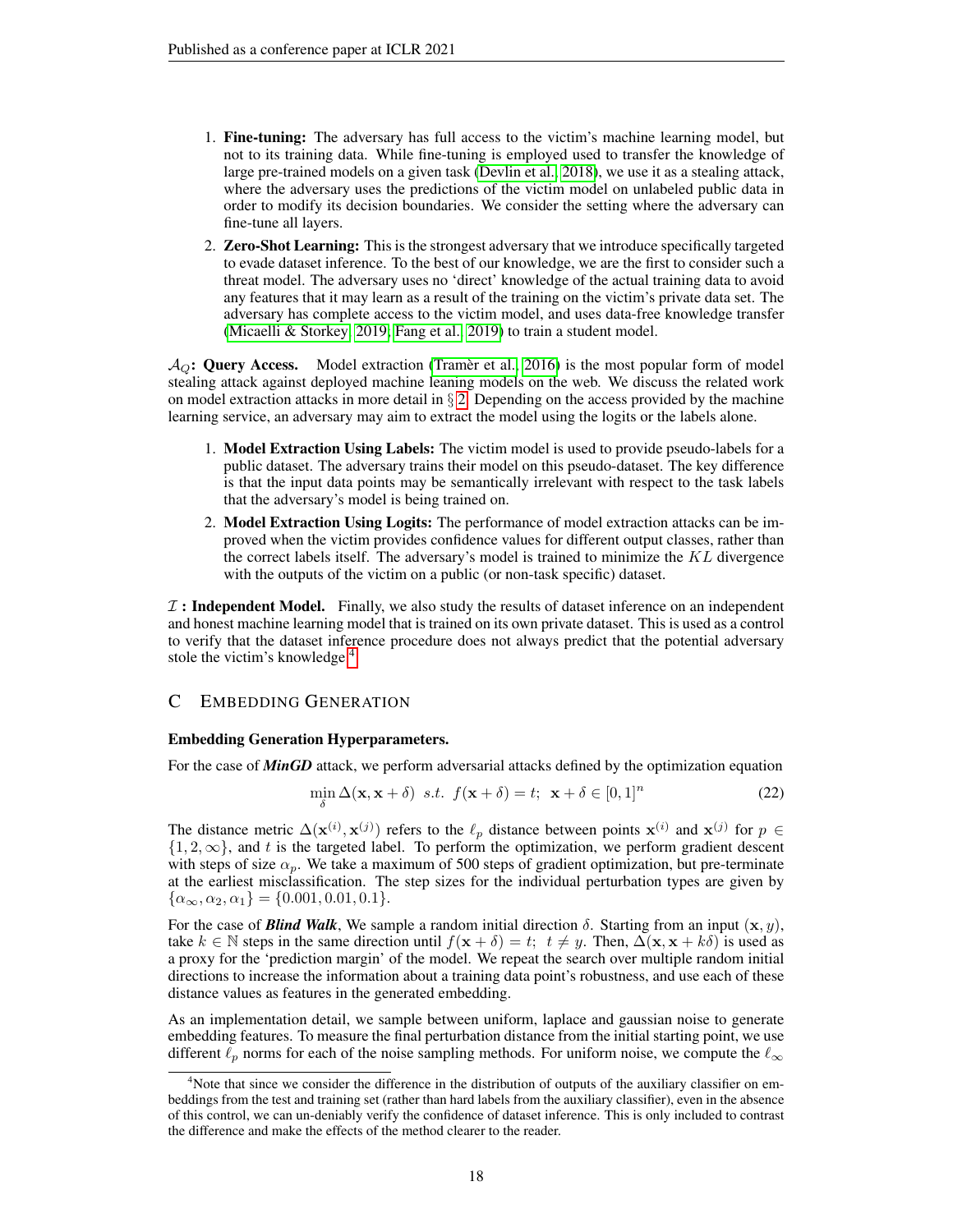distance; for gaussian noise, the  $\ell_2$  distance; and for laplacian noise, the  $\ell_1$  distance of the nearest misclassification. While we take k steps of *Blind Walk* up till misclassification, however, we do not exceed more than 50 steps and prematurely terminate without misclassification in the event that the prediction label does not change.

Performance of White Box Approach. We find in our evaluations that the white-box MinGD method generally underperforms the *Blind Walk* method. This happens despite its ability of being able to compute the nearest distance to any target class more accurately. While on the onset, this may seem to be a counter-intuitive result, since generally with more access, the performance of mapping the neighbours should only increase.

However, we note an important distinction. The end goal of the query generation process is not to calculate the minimum distance to target classes accurately, but rather to understand the 'prediction margin' or the local landscape of a given data point. Readers may recall from adversarial examples literature [\(Szegedy et al., 2013\)](#page-11-9) that adversarial examples can easily be constructed on the dataset that a given machine learning model was trained on. This observation hurts the idea of Figure [1b.](#page-4-0) Despite pushing the neighbouring class boundaries away, the existence of adversarial examples elucidates the existence of small pits within the landscape of the model.

We hypothesize that the gradient-based optimization objective aims to capture this minimum (adversarial) distance, and fails to capture a 'prediction margin' that is more representative of the classifier's prediction confidence or general landscape. On the contrary, *Blind Walk* is able to perform a spectacular job at the same end goal. Since we are no longer adversarially trying to optimize the minimum distance to the neighbouring classes, multiple *Blind Walk* runs effectively map the 'average case' prediction margin, which we argue is more useful than the 'worst case' prediction margin as obtained by MinGD.

# <span id="page-18-1"></span>D EFFECT OF EMBEDDING SIZE

For all models, richer embeddings reduce the need for more revealed samples. (See Figure [4\)](#page-19-1). We note that in the main body of this work, we had used a fixed size of embedding vector, with 30 input features. However, recall that in the black-box setting, the victim incurs additional cost for querying the potential adversary. Therefore, in this section we aim to understand the marginal utility of extra embedding features added. In general, we find that for most of the threat models studied, using only 10 features for the embedding space is sufficient to achieve the required threshold p-value of 0.01. This suggests that we can slash the number of queries made to the potential adversary by one-thirds, without loss in confidence of prediction.

Interestingly, we also note that even in scenarios where the victim reveals only 15 samples, additional embedding features have insignificant advantage as opposed to querying fresh samples. This suggests that the amount of entropy gained by revealing a new data point is significantly more than that by extracting more features (beyond 10) for the same data point. We also note that the effect is not-consistent in the zero-shot learning threat model.

# E EXPERIMENTS

# <span id="page-18-0"></span>E.1 DATASET DESCRIPTION

CIFAR10. CIFAR10 [\(Krizhevsky, 2012\)](#page-9-15) contains 60,000 coloured images with 10,000 reserved for testing. There are 10 target classes with 5000 training images per class.

SVHN. SVHN [\(Netzer et al., 2011\)](#page-10-17) is a dataset obtained from house numbers in Google Street View images. The underlying task is of digit classification from  $32 \times 32$  coloured images.

CIFAR100. CIFAR100 [\(Krizhevsky, 2012\)](#page-9-15) also contains 60,000 coloured images with 10,000 reserved for testing. There are 100 target classes with 500 training images per class.

ImageNet. The ImageNet dataset [\(Deng et al., 2009\)](#page-9-16) is a large-scale benchmark, consisting various challenges including that of image recognition for machine learning systems.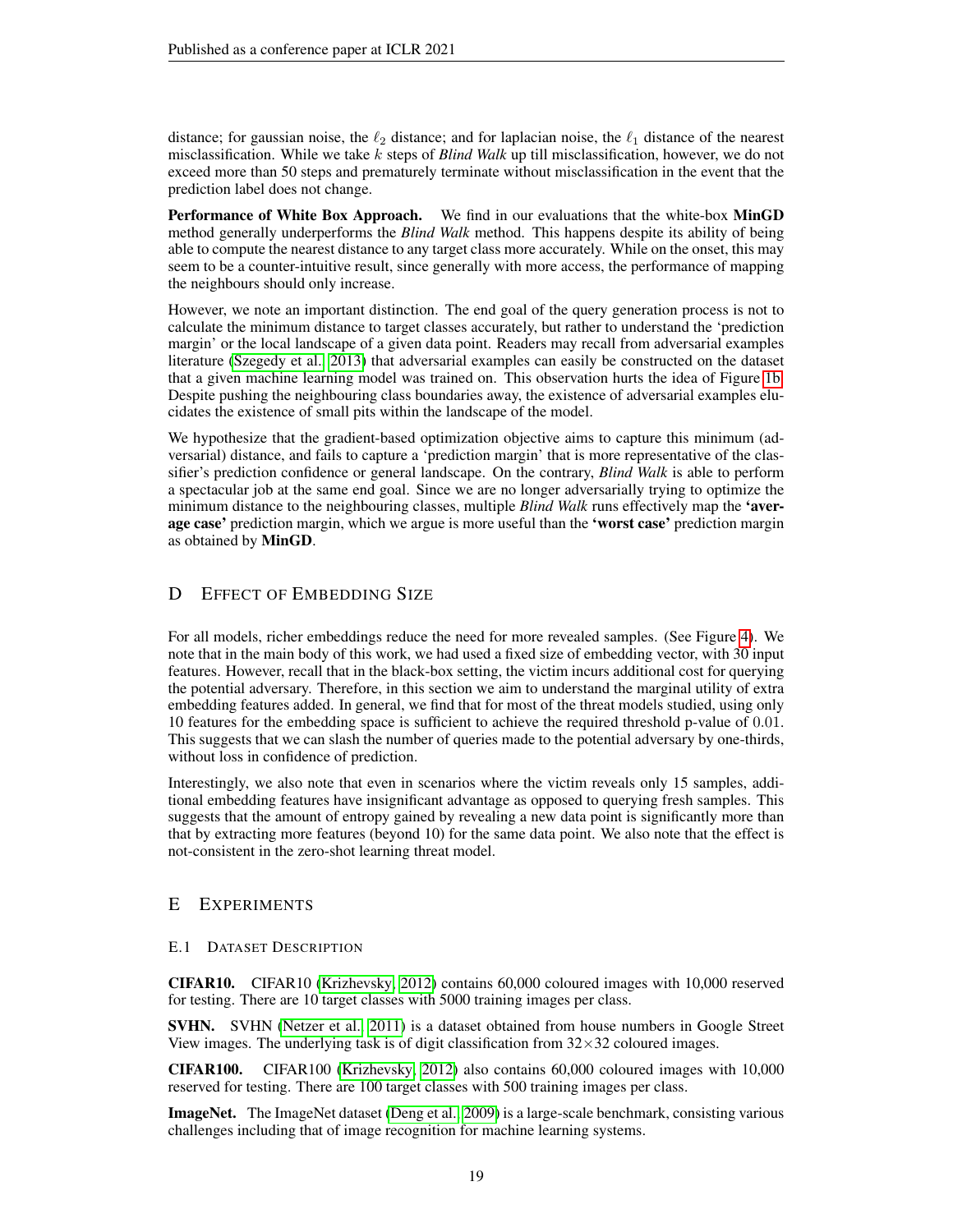<span id="page-19-1"></span>

<span id="page-19-2"></span>Figure 4: p-value vs. distance-embedding size

| Dataset Inference on SVHN (Blind Walk Attack) |                                            |                         |                                        |  |
|-----------------------------------------------|--------------------------------------------|-------------------------|----------------------------------------|--|
|                                               | <b>Model Stealing Attack</b>               | $\Delta \mu$            | p-value                                |  |
| ν                                             | Source                                     | 0.950                   | $10^{-8}$                              |  |
| $\mathcal{A}_D$                               | Distillation<br>Diff. Architecture         | 0.537<br>0.450          | $10^{-3}$<br>$10^{-2}$                 |  |
| $A_M$                                         | Zero-Shot Learning<br>Fine-tuning          | 0.512<br>0.581          | $10^{-3}$<br>$10^{-4}$                 |  |
|                                               | Label-query<br>Logit-query<br>Random-query | 0.513<br>0.515<br>0.475 | $10^{-03}$<br>$10^{-02}$<br>$10^{-02}$ |  |
|                                               | Independent                                | $-0.322$                | $^{-01}$                               |  |

Table 2: Ownership Tester's effect size in a small-data regime (using only  $m = 10$  samples) on the SVHN dataset using Blind Walk attack. 2nd highest and lowest effect size is marked in red & blue.

#### <span id="page-19-0"></span>E.2 ADDITIONAL DATASETS

To further validate our claims about the success of *dataset inference*, we provide evidence on two additional datasets. In this section, we present results on the SVHN and ImageNet datasets.

SVHN. The results of DI via the 'Blind Walk' attack on the various threat models discussed in Appendix [B](#page-16-0) are presented in Table [2.](#page-19-2) To perform model extraction and fine-tuning attacks, we utilized the set of 'extra' images available with the SVHN dataset. We use the first 50,000 images in this set to stage such attacks that require a surrogate dataset. For training on the original dataset with a different architecture, we once again utilize the Pre-activation version of ResNet-18 as for CIFAR10 and CIFAR100 in the main paper. Notably, we also introduce another threat model: *Random-query* which describes a scenario where the victim is queried with completely random inputs. While the zero-short learning framework also queries the victim with synthetic images, the queried images are synthesized to maximize the disparity between predictions of the student and teacher. On the contrary, in case of *Random-query*, we query the victim by sampling from a normal distribution,  $x \sim \mathcal{N}(0, 1)$ . DI is resilient to completely random queries as well.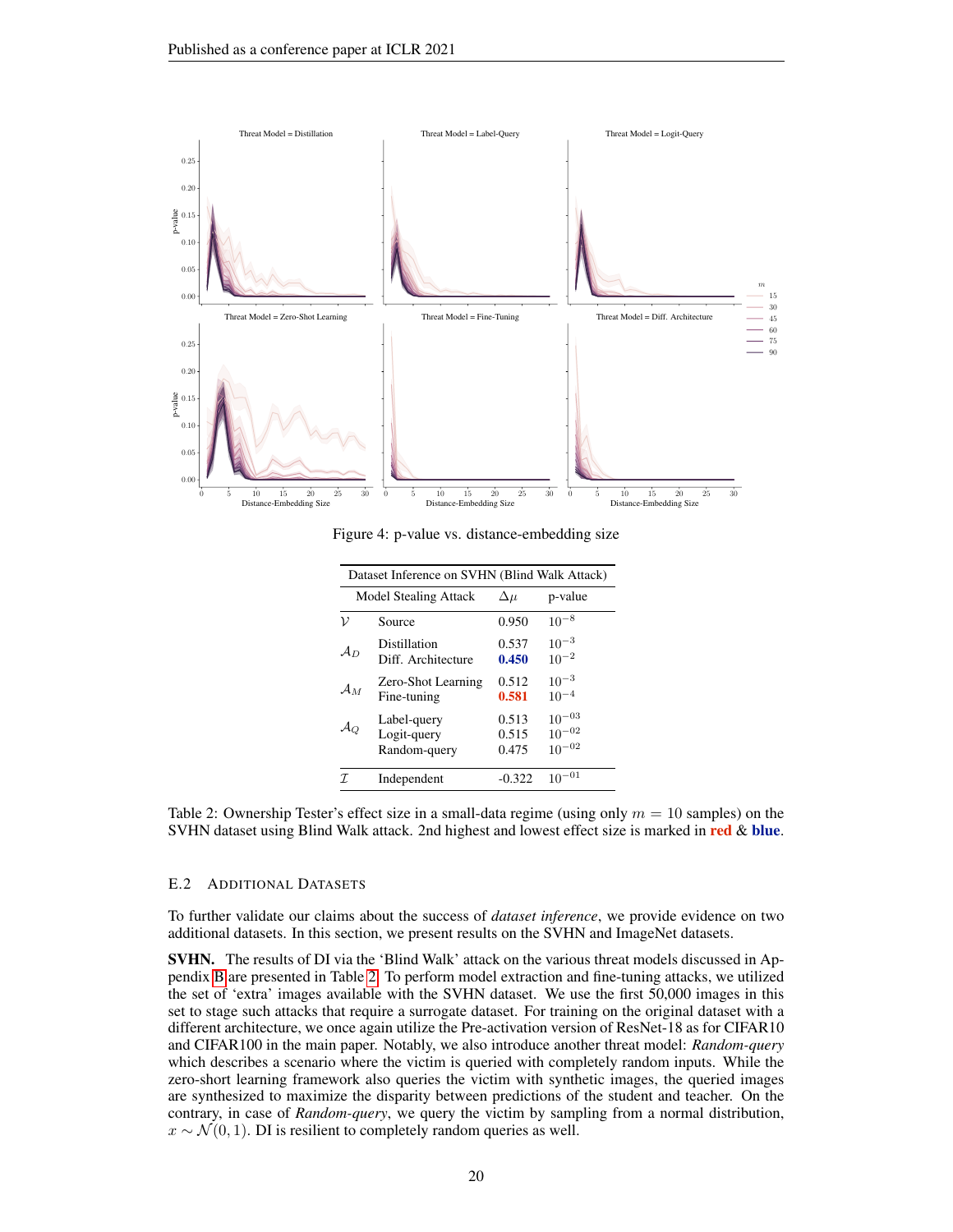|                   | Threat Model                             | <b>ImageNet Architecture</b> | $\Delta u$     | p-value                |
|-------------------|------------------------------------------|------------------------------|----------------|------------------------|
| $\mathcal{V}$     | Source                                   | Wide ResNet-50-2             | 1.868          | $10^{-34}$             |
| $\mathcal{A}_{D}$ | Diff. Architecture<br>Diff. Architecture | AlexNet<br>Inception V3      | 0.790<br>1.085 | $10^{-3}$<br>$10^{-5}$ |

<span id="page-20-0"></span>Table 3: Ownership Tester's effect size in a small-data regime (using only  $m = 10$  samples) on the ImageNet dataset using Blind Walk attack.

| <b>Fraction Overlap</b> | $\Delta u$ | p-value               |
|-------------------------|------------|-----------------------|
| 0.0                     | $-0.172$   | 0.308                 |
| 0.3                     | 0.499      | $7.93 \times 10^{-3}$ |
| 0.5                     | 0.514      | $5.78 \times 10^{-3}$ |
| 0.7                     | 0.576      | $2.52 \times 10^{-3}$ |
| 1.0                     | 0.566      | $3.45 \times 10^{-3}$ |

Table 4: Ownership Tester's effect size in a small-data regime (using only  $m = 10$  samples).

Note that we do not include *Random-query* as a threat model in case of CIFAR10 and CIFAR100 datasets because random querying is insufficient to achieve model extraction accuracies greater than the majority class baseline in more complicated tasks such as these. However, in case of SVHN, we were able to train an extracted model with 90.2% test set accuracy using random queries alone. Similar observations have been shared in other model extraction literature as well [\(Truong et al.,](#page-11-5) [2021\)](#page-11-5). We found that our conclusions hold for this additional dataset and we can claim ownership with as few as 10 examples.

**ImageNet.** We remark that prior work in model extraction has not successfully demonstrated the efficacy of model stealing on large-scale benchmarks like ImageNet. These methods require many queries to steal a model, and are hence not practical yet. As a proof of validity of our approach, we demonstrate dataset inference (DI) in the threat model that assumes complete data theft: the adversary directly steals the dataset used by the victim to train a model rather than querying the victim model. We use 3 pre-trained models on ImageNet using different architectures, and treat the one with a Wide ResNet-50-2 [\(Zagoruyko & Komodakis, 2016\)](#page-11-10) backbone as the victim. We then observe if DI is able to correctly identify that the two other pre-trained models (AlexNet [\(Krizhevsky, 2014\)](#page-9-17) and Inception V3 [\(Szegedy et al., 2015\)](#page-11-14)) were also trained on the same dataset (i.e., ImageNet). We confirm that DI is able to claim ownership (i.e., that the suspect models were indeed trained using knowledge of the victim's training set) with a p-value of  $10^{-3}$  on revealing only 10 samples.

For performing DI, the victim trains the confidence regressor with the helps of embeddings generated by querying the Wide ResNet-50-2 architecture over the training and validation sets separately. We first note that the confidence-regressor generalizes well to other points in the victim's train and test set, despite the fact that the ImageNet dataset is orders of magnitude larger than the previous benchmarks experimented on. With only 10 examples, we attain p-values less than  $10^{-30}$ . Finally, to test if this generalization holds for other architectures that underwent a disjoint training procedure, we experiment over AlexNet and Inception V3. We find that given 10 examples from the ImageNet training dataset, DI can confidently say that the suspect models utilize knowledge of the victim's training set with p-values less than  $10^{-4}$ . Note that these models are trained on large datasets where works in MI attacks train victims on small subsets of training datasets to enable overfitting [Yeom](#page-11-4) [et al.](#page-11-4) [\(2018\)](#page-11-4). We believe this demonstrates that DI scales to complex tasks.

## F EXTENT OF OVERLAP

In this section we elaborate upon the effect of overlap between private datasets of two parties and how does dataset inference respond to such scenarios. More specifically, we study the amount of overlap required for DI to be able to claim theft of common knowledge in the following scenario: We consider a competitor (or adversary) who owns their own private training dataset  $S_A$ . The adversary gains access to the victim's training dataset  $S_{\mathcal{V}}$ . The adversary now trains their ML model